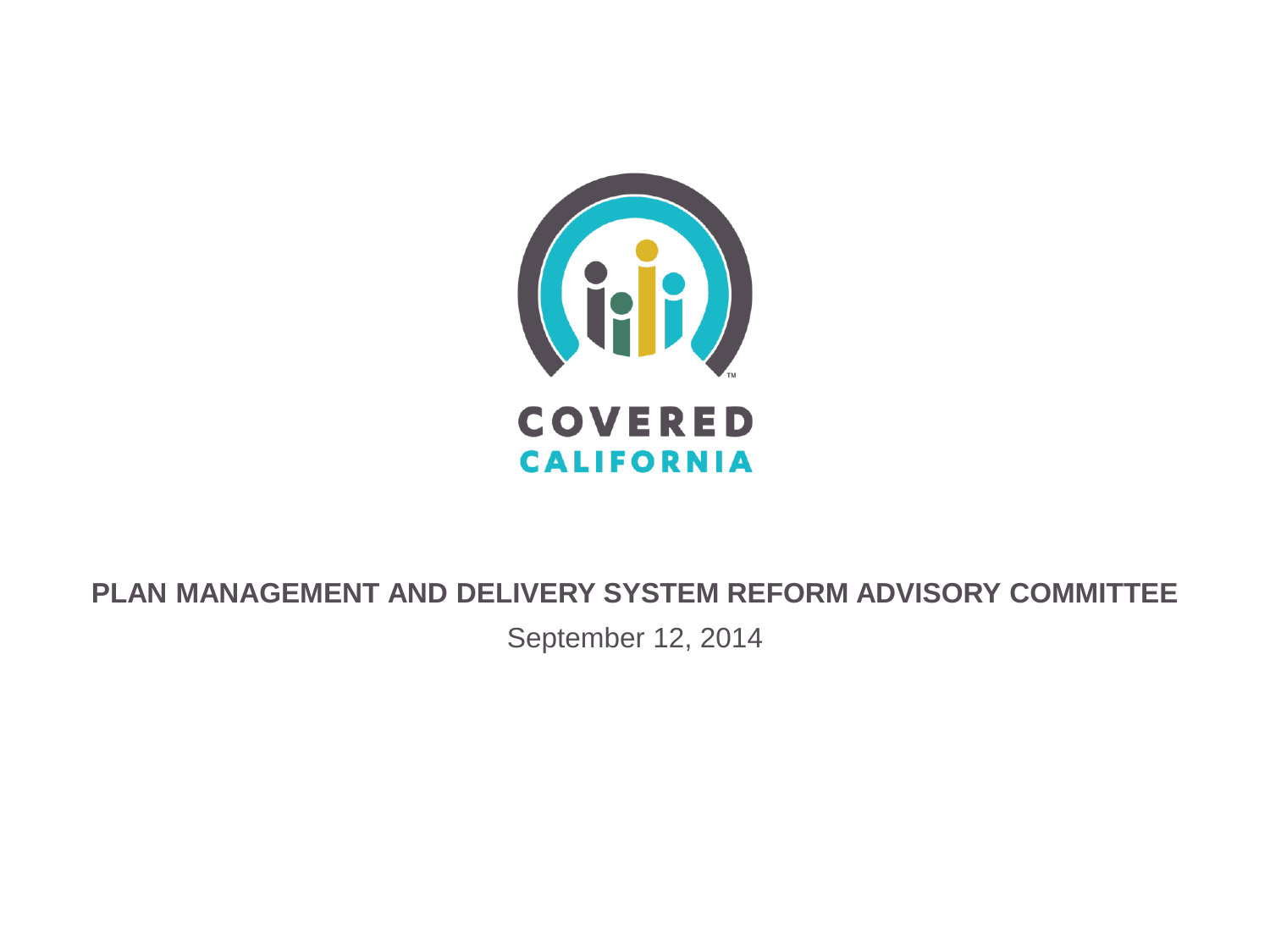#### **AGENDA**

| $\mathbf{I}$ . | <b>Welcome and Agenda Review (Valerie Woolsey)</b>                                                                                                                                                                          | 12:00-12:10 (10 min.)  |
|----------------|-----------------------------------------------------------------------------------------------------------------------------------------------------------------------------------------------------------------------------|------------------------|
| II.            | <b>Quality and Network Management Update (Jeff Rideout)</b>                                                                                                                                                                 | $12:10-1:15$ (65 min.) |
|                | A. Update on 2015 QRS<br><b>Provider Directory Search</b><br><b>B.</b><br>Overall network update, including regulator audits, network status for 2015<br>C.<br>D. ECP status and medically underserved community assessment |                        |
|                | III. 2016 Benefit Redesign Process (Anne Price)                                                                                                                                                                             | $1:15-1:30$ (15 min.)  |
|                | $1:30-1:45$ (15 min.)<br><b>IV. Renewal Update</b>                                                                                                                                                                          |                        |
|                | $1:45-2:15$ (30 min.)<br><b>V.</b> Operations Update                                                                                                                                                                        |                        |
|                | VI. Wrap-Up and Next Steps (Casey Morrigan)                                                                                                                                                                                 | $2:15-2:30$ (15 min.)  |

Send public comments to **ghp@hbex.ca.gov** 

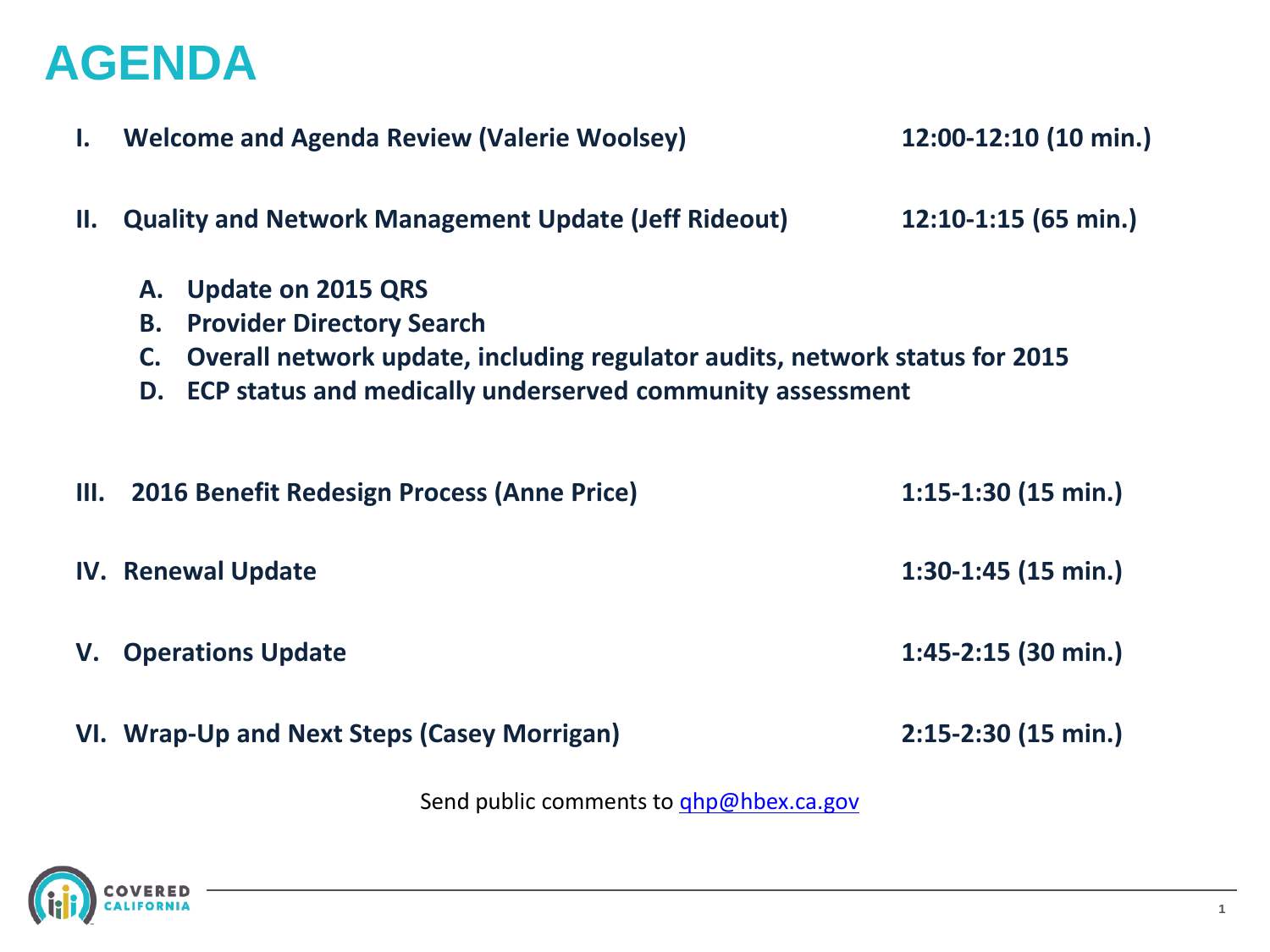#### **QUALITY AND NETWORK MANAGEMENT**

JEFF RIDEOUT, SENIOR MEDICAL ADVISOR, QUALITY AND NETWORK MANAGEMENT

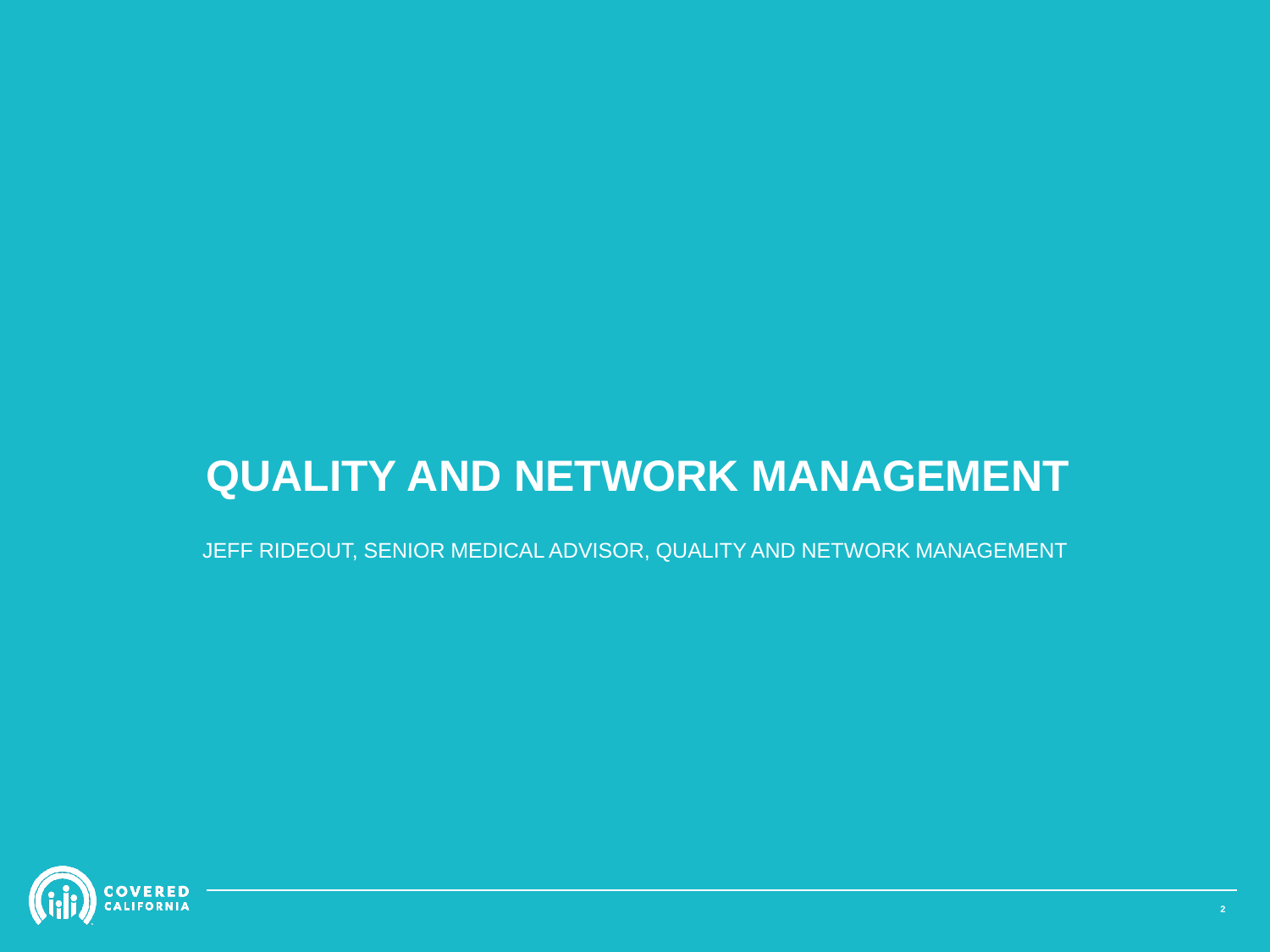### **QUALITY RATING SYSTEM (QRS) FOR 2015- MINIMAL CHANGE\***

- Same common CAHPS across all QHPs
	- –10 measures, 3 Domains; no HEDIS scores used
	- –Updated with data from RY2013 (most current available)
	- –Based on historic CAHPS performance; no exchange enrollee experience yet available
	- –No scores available for Valley Health Plan or Chinese Community
- Same process for creating a single statewide index score
- Same regional PPO benchmark-CMS Region IX/Western

#### What Did Change

- Singe blended statewide rate for QHPs offering both HMO and PPO products (Anthem and Health Net) based on weighted Exchange membership
- EPO Exchange products have no historical commercial equivalent score available
	- –Anthem EPO assigned blended HMO/PPO score
	- –Blue Shield EPO assigned PPO score



**3**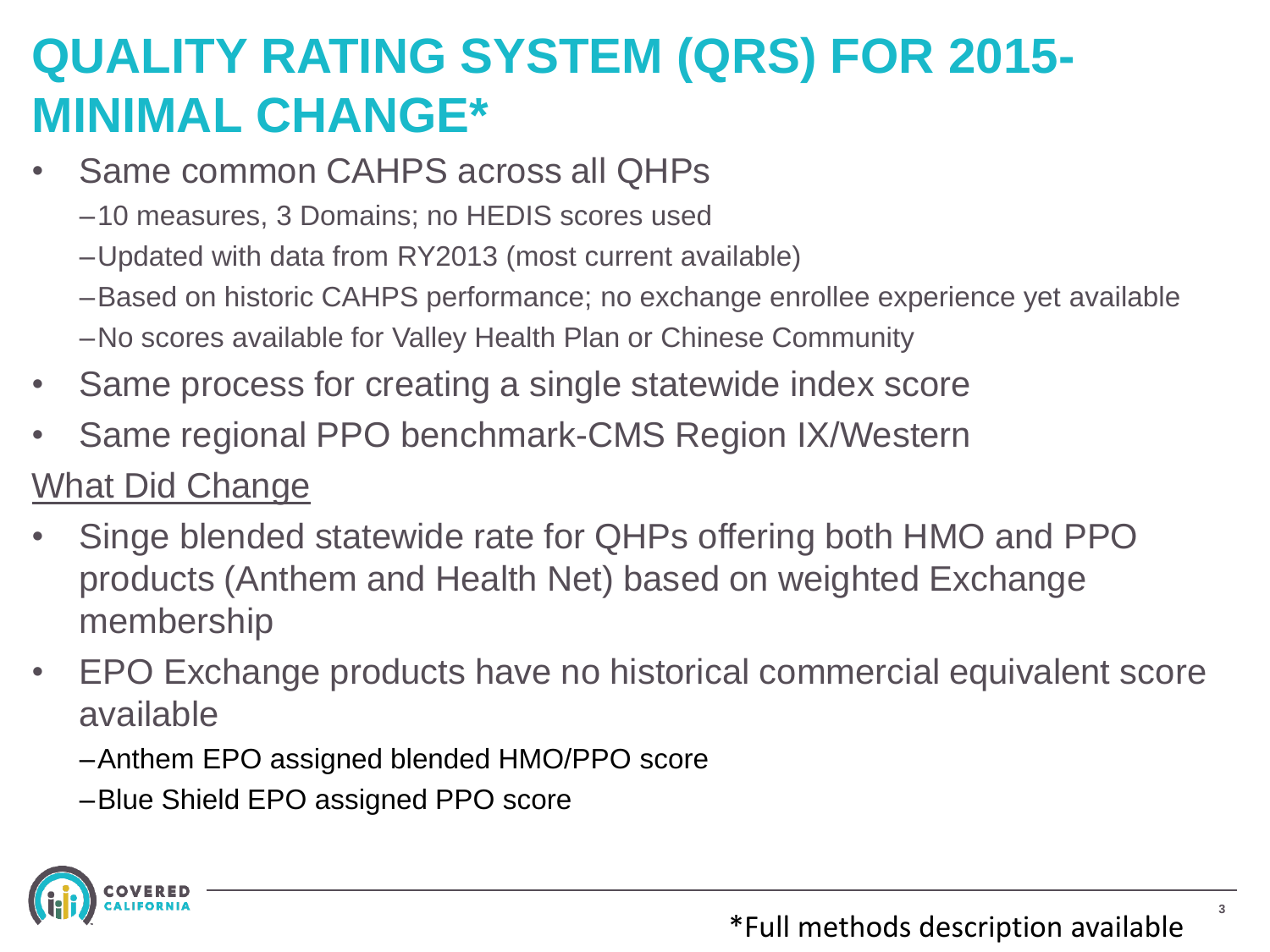#### **QRS FOR 2015- SCORE SUMMARY**

|                                  | 1 Star   | 2 Star        | 3 Star | 4 Star |
|----------------------------------|----------|---------------|--------|--------|
| 2014 Health Plan Star<br>Ratings | $\Omega$ | $\mathcal{P}$ | 3      |        |
| 2013 Health Plan Star<br>Ratings | $\Omega$ | $\mathcal{D}$ | 3      |        |

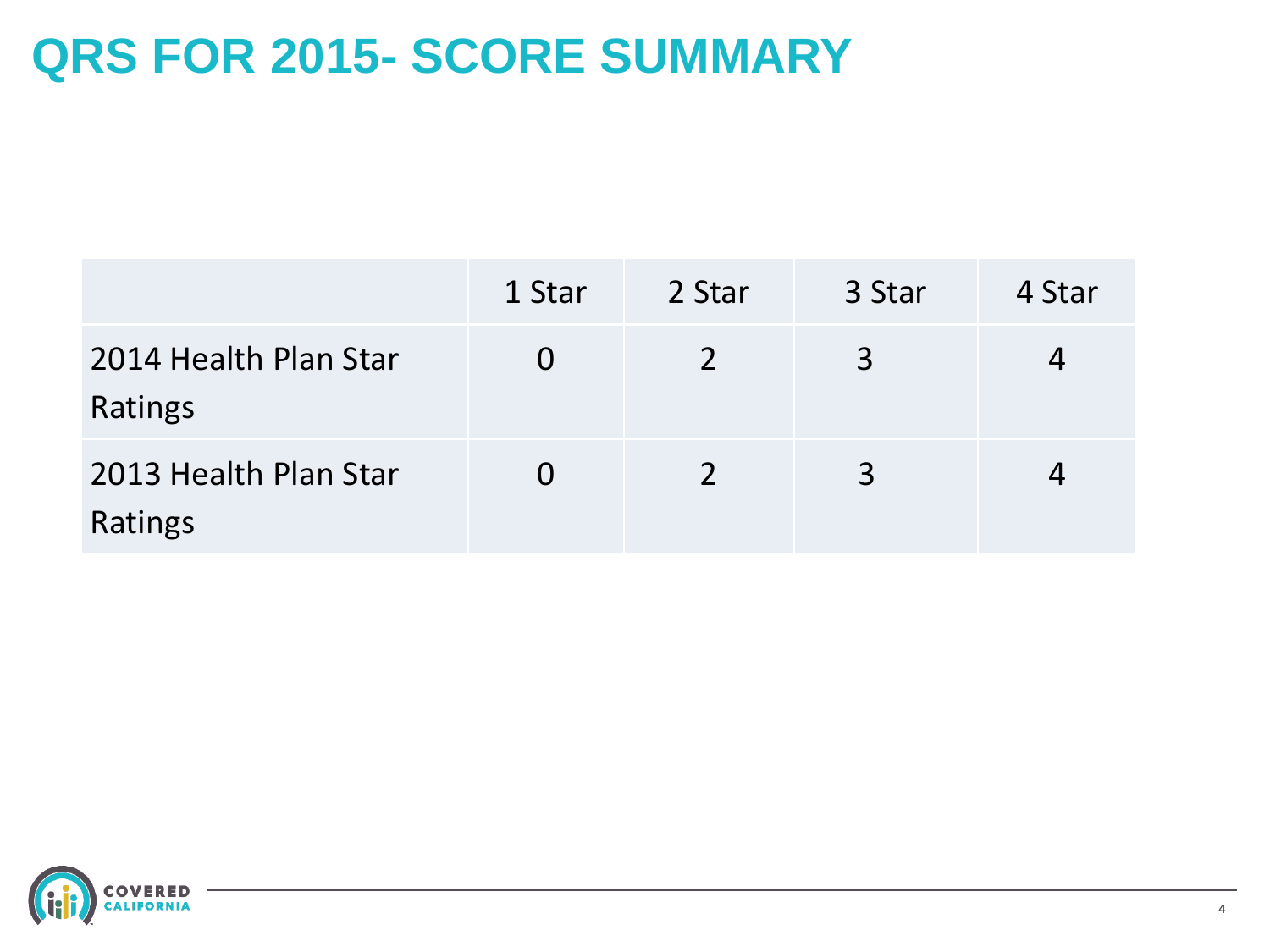## **QRS SCHEDULE AHEAD**

- Week of September 8- Shared scores with QHPs, blinded to competitors
- September 12- Today's Advisory Committee update
- September 18- Board presentation- no QHPs identified
- October 1 (approximately)- load scores into enrollment system
- October 6- Scores publicly available

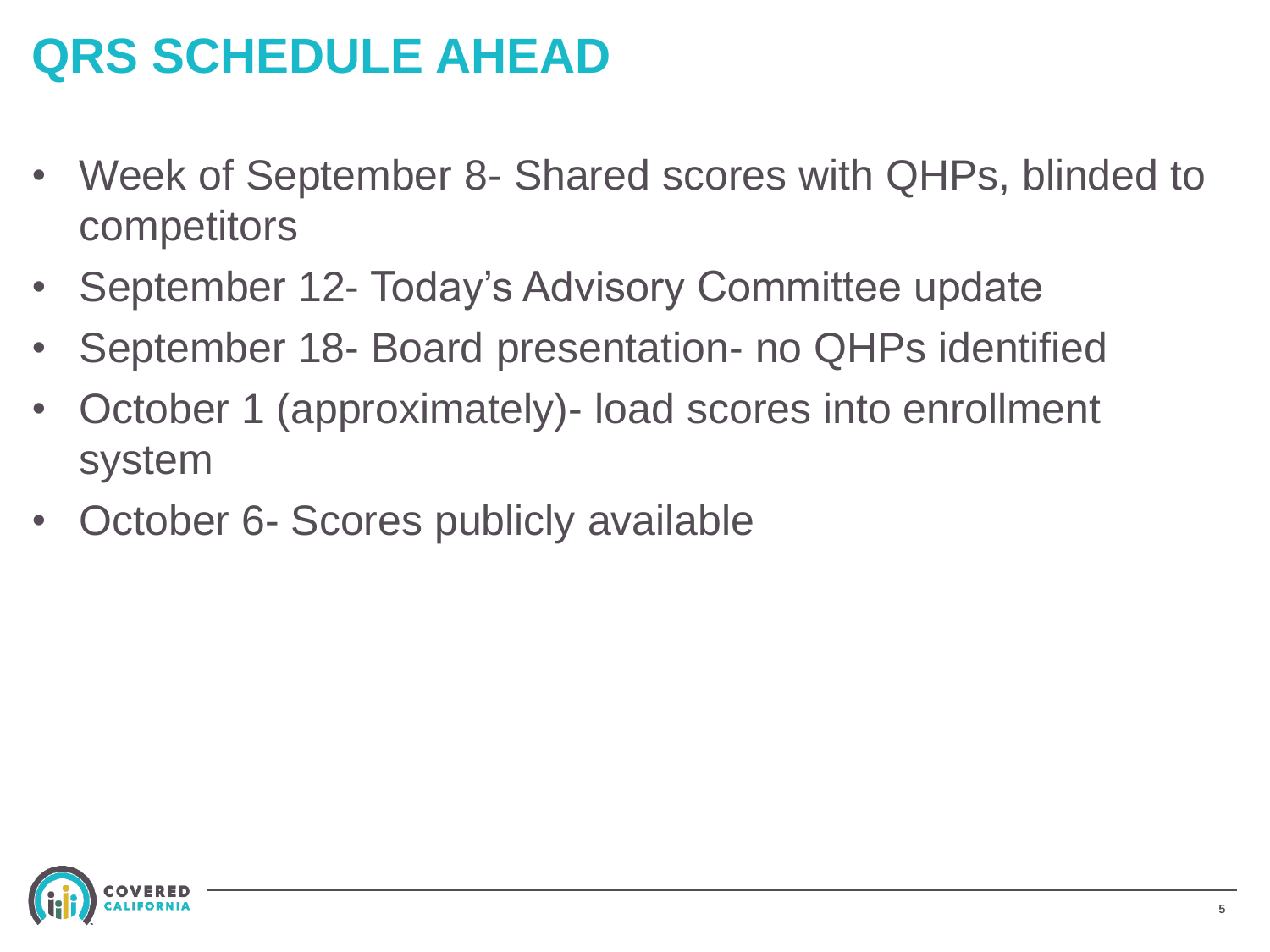## **QRS HIGHLIGHTS FOR 2016 (OE 2015)\***

- Exchange CAHPS beta test
	- –similar set of survey topics to the existing instrument; includes a number of new test items
	- –results at the QHP product type level (PPO, HMO, EPO) –results at the all-QHP metal tier levels (likely too few to report)
- 2H 2014 enrollee experience measured in 1H 2015- –survey administered by plan's certified CAHPS vendor –CMS to release certified vendors list, other rules, within "several weeks" –vendor selection required by November 2014
- HHS will permit the use of beta test results for public reporting in the Fall 2015 as Covered California requested
- Covered California will score the beta test results for Fall 2015 public reporting
- May include on & off exchange enrollees in individual products
- Use of national benchmarks is a key change

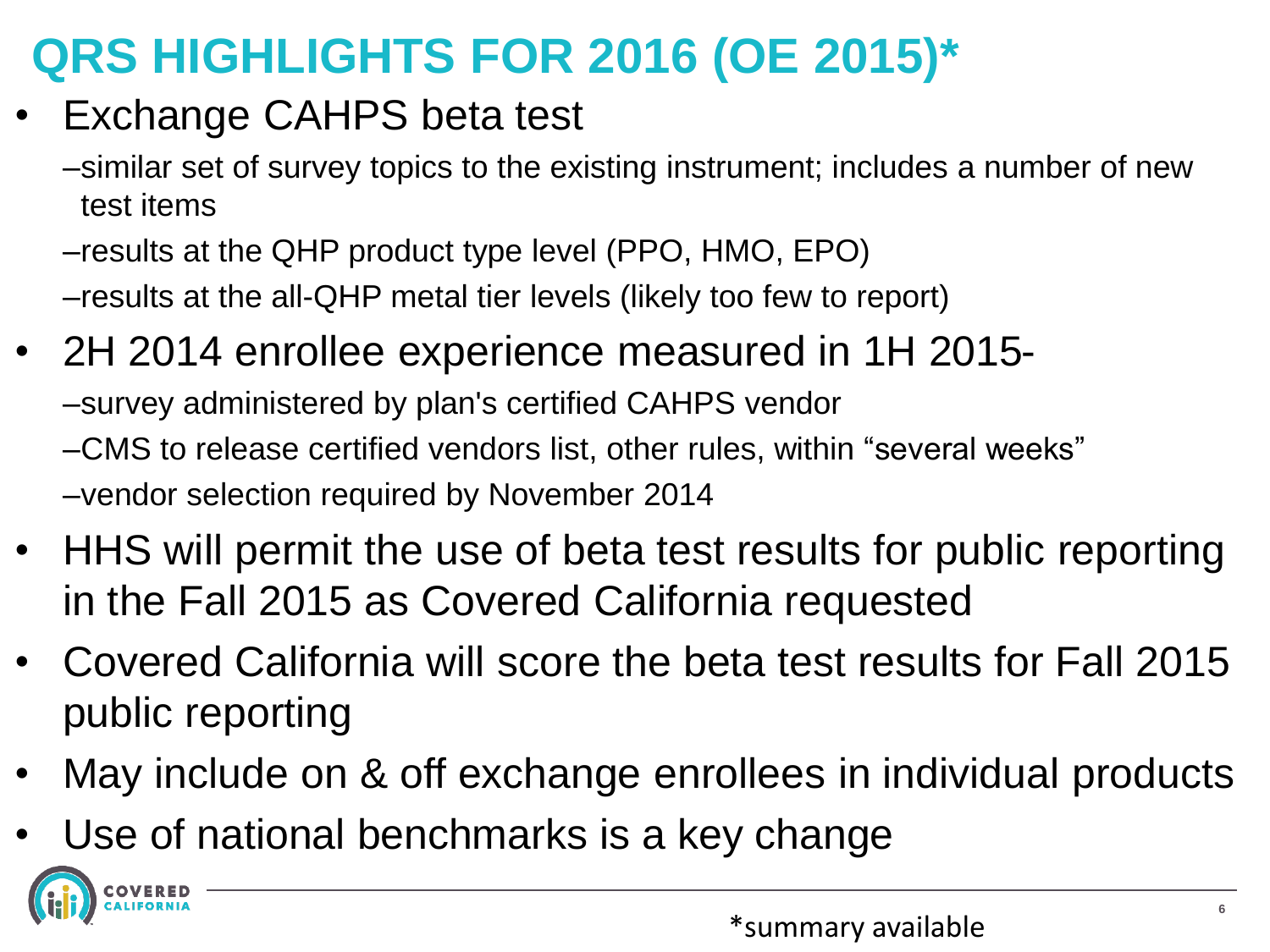

# **Guiding Principles**

- **Guiding Principles of Network Adequacy** 
	- o Promote affordability
	- o Improve health care quality
	- o Offer choice among Qualified Health Plans
	- $\triangleright$  All products must meet licensure, regulatory and product filing requirements of the appropriate regulatory body (Department of Managed Health Care or California Department of Insurance).
- **Guiding Principles of Essential Community Provider (ECP) Network Adequacy**

**QHP ECP Networks 340B, 1204a, HiTech**

**QHP Provider Networks – "Network Adequacy"**

- o Ensure access for low-income, medically underserved individuals
- o Ensure access to a mix of provider types (hospitals and out-patient services), specifically to include providers classified as 340B
- o Assess and support inclusion of specific provider types, including Tribal/Urban Indian clinics, Federally Qualified Health Centers (FQHCs), and county hospitals.
- o Include non-340B medical providers who have demonstrated service to lowincome individuals (HI-TECH)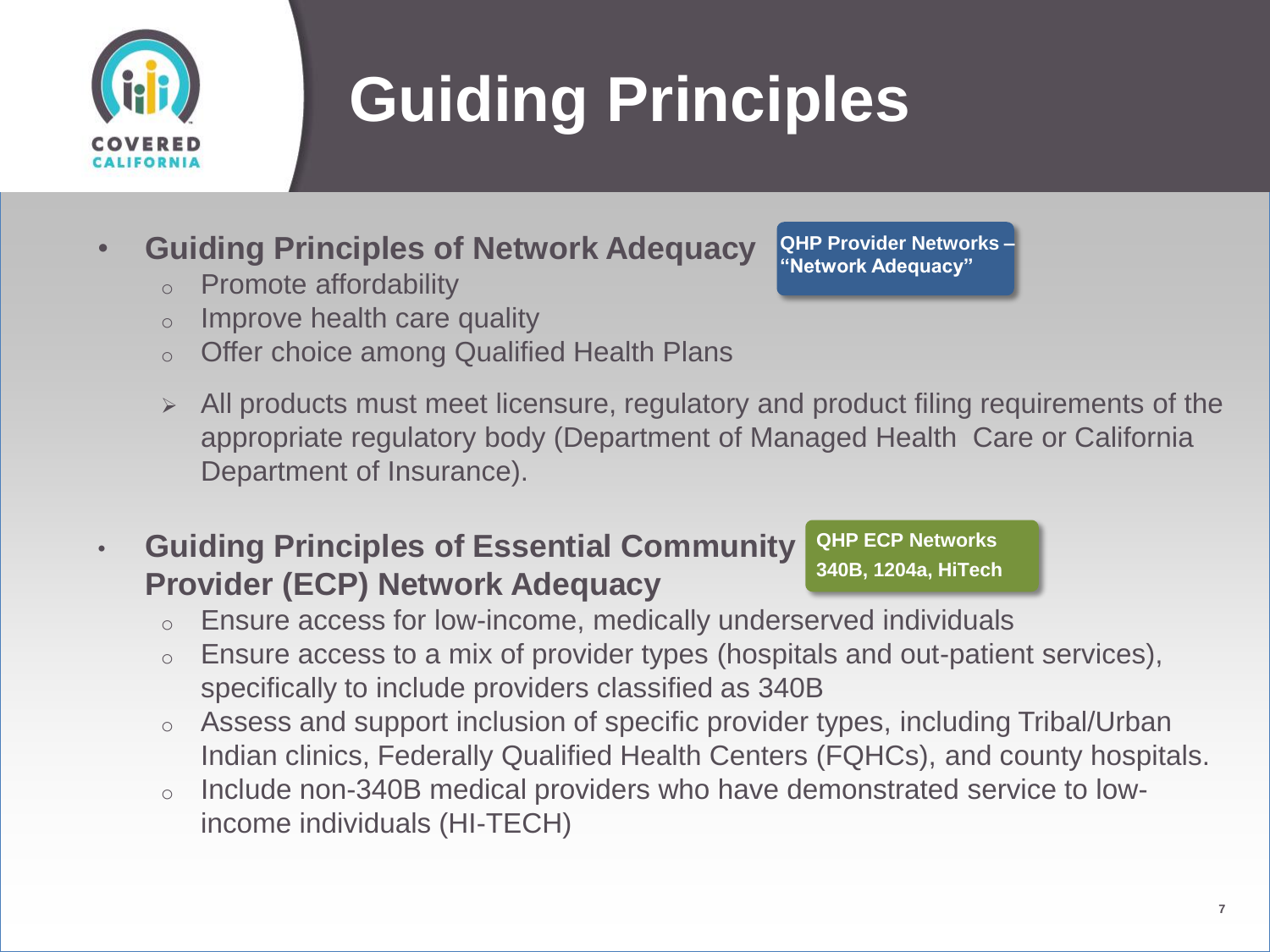

# **Network Policy and Analysis**

continued

• **Guiding Principles for Access to Care for Medically Underserved Communities\***

**QHP Networks to serve low-income communities**

- o New option to assess access to care for low-income Californians.
- o Measure physician availability in low-income communities (overall supply) and assess network participation of available physicians for each QHP

\*Available HRSA Definition for Medically Underserved Area/Population (MUA/MUP)

Federally defined, census tract based

**MUAs** determined on the basis of 4 variables:

1.) ratio of primary care physicians per 1,000 2.)population percentage of the population below the federal poverty level 3.) percentage of the population age 65 or older, and 4.) infant mortality rate.

**MUPs** are created by adjusting the first MUA variable to ratio of primary care physicians per 1000 low-income population (200% poverty)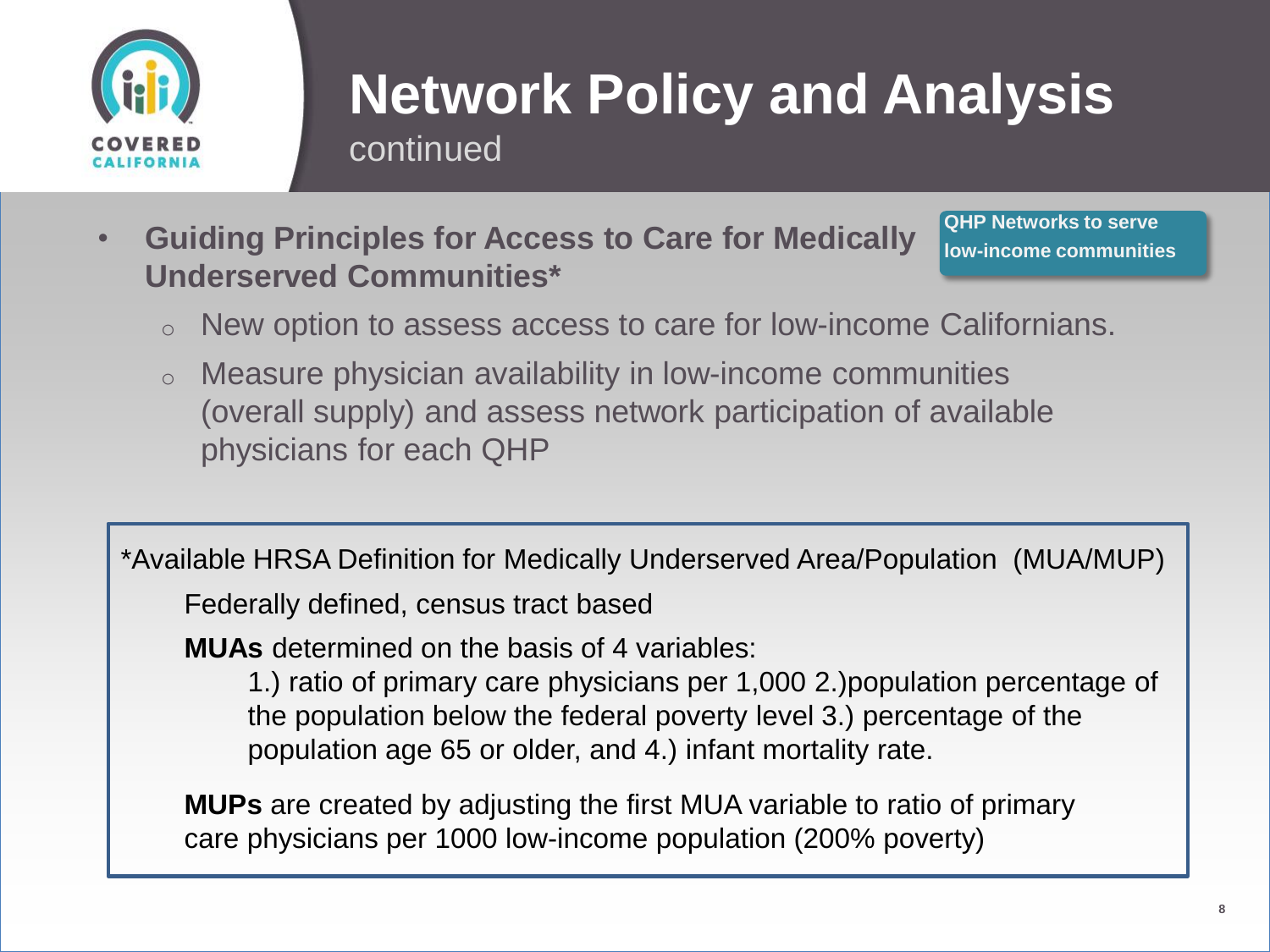

**QHP Provider Networks – "Network Adequacy"**

> **QHP ECP Networks 340B, 1204a, HiTech**

> > **QHP Networks to serve low-income communities**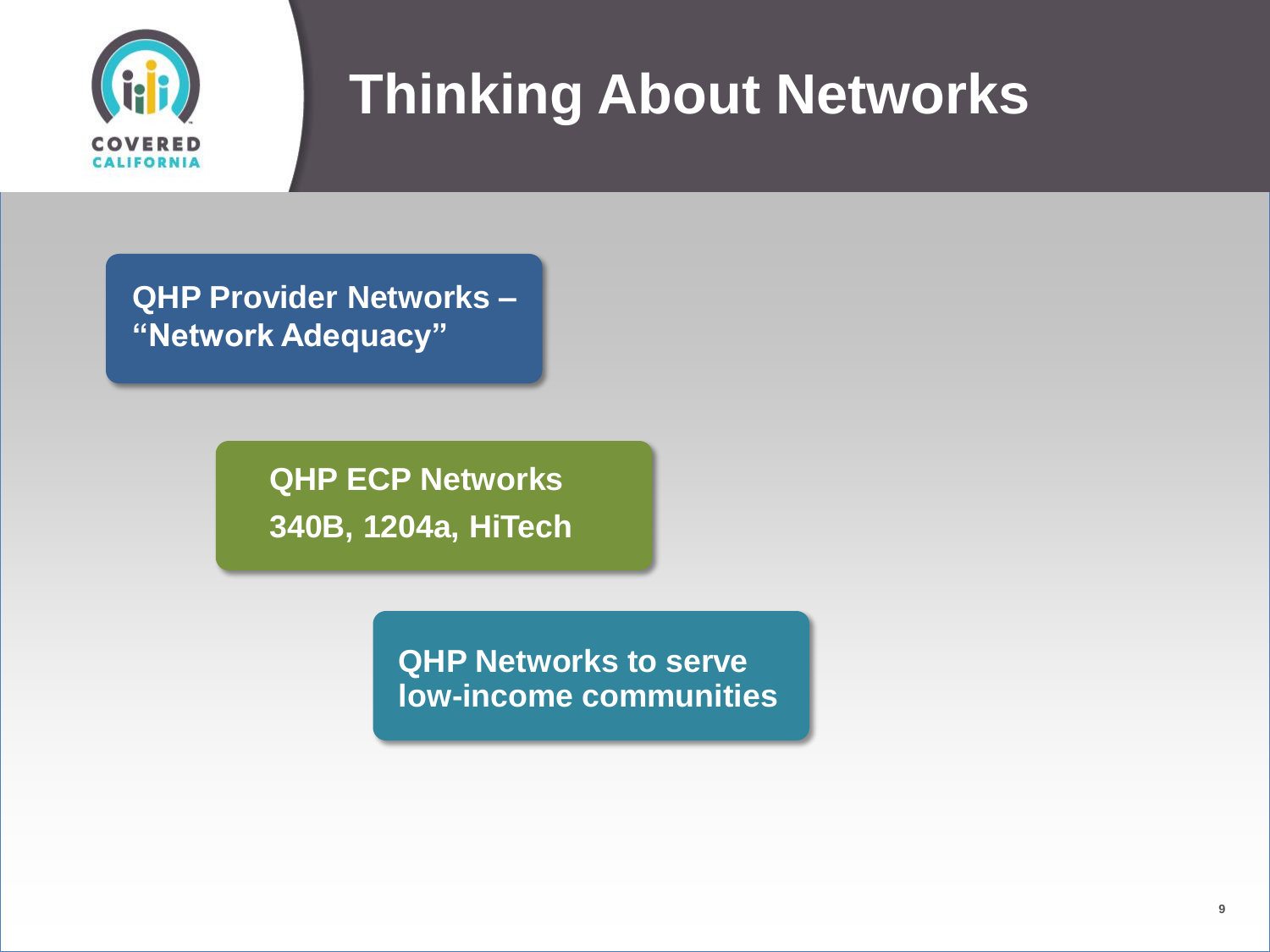

**QHP Provider Networks – "Network Adequacy"**

- Primary responsibility of Regulators to assess and license products/networks
- Covered California to certify QHP in accordance with guiding principles
- Covered California as active purchaser to monitor and engage carriers for network improvement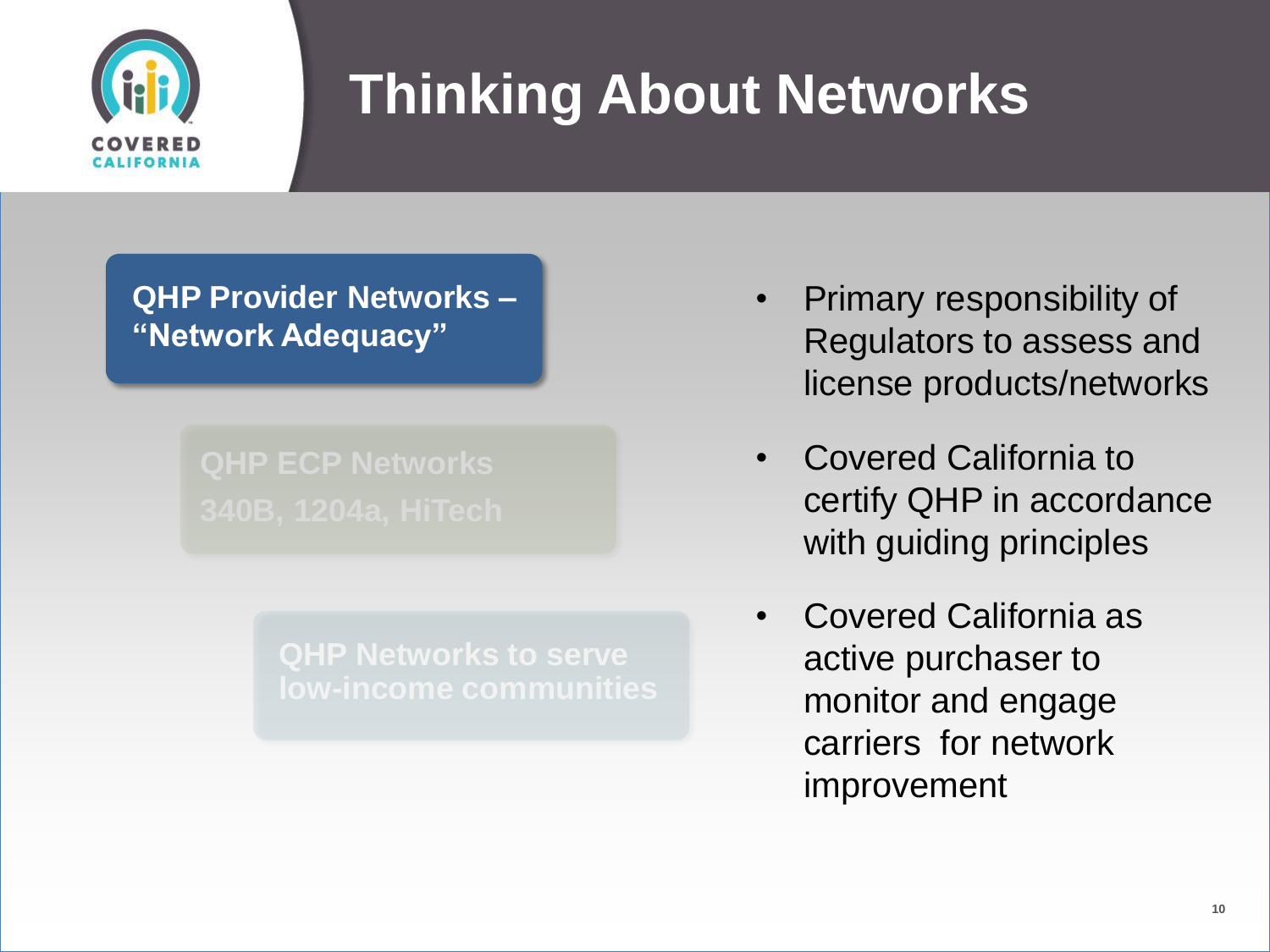

**QHP Provider Networks – "Network Adequacy"**

> **QHP ECP Networks 340B, 1204a, HiTech**

- Covered California responsibility to assess and certify ECP networks of QHPs
- Covered California to certify networks in accordance with guiding Federal principles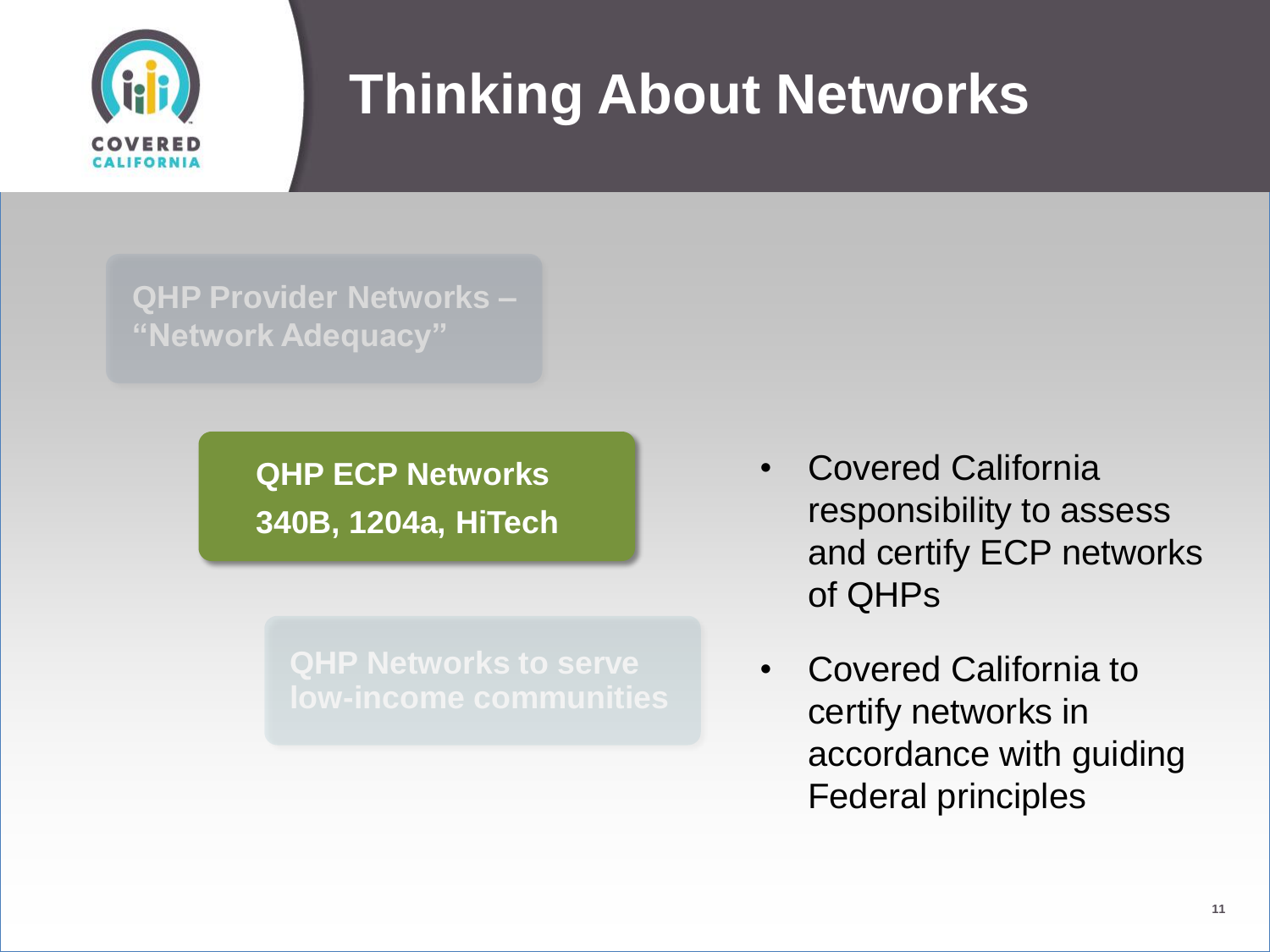

**QHP Provider Networks – "Network Adequacy"**

**QHP Networks to serve low-income communities**

- Not a mandated role for Covered California
- **12** • Being considered to identify areas of high concentration of lowincome populations and assess access to medical care.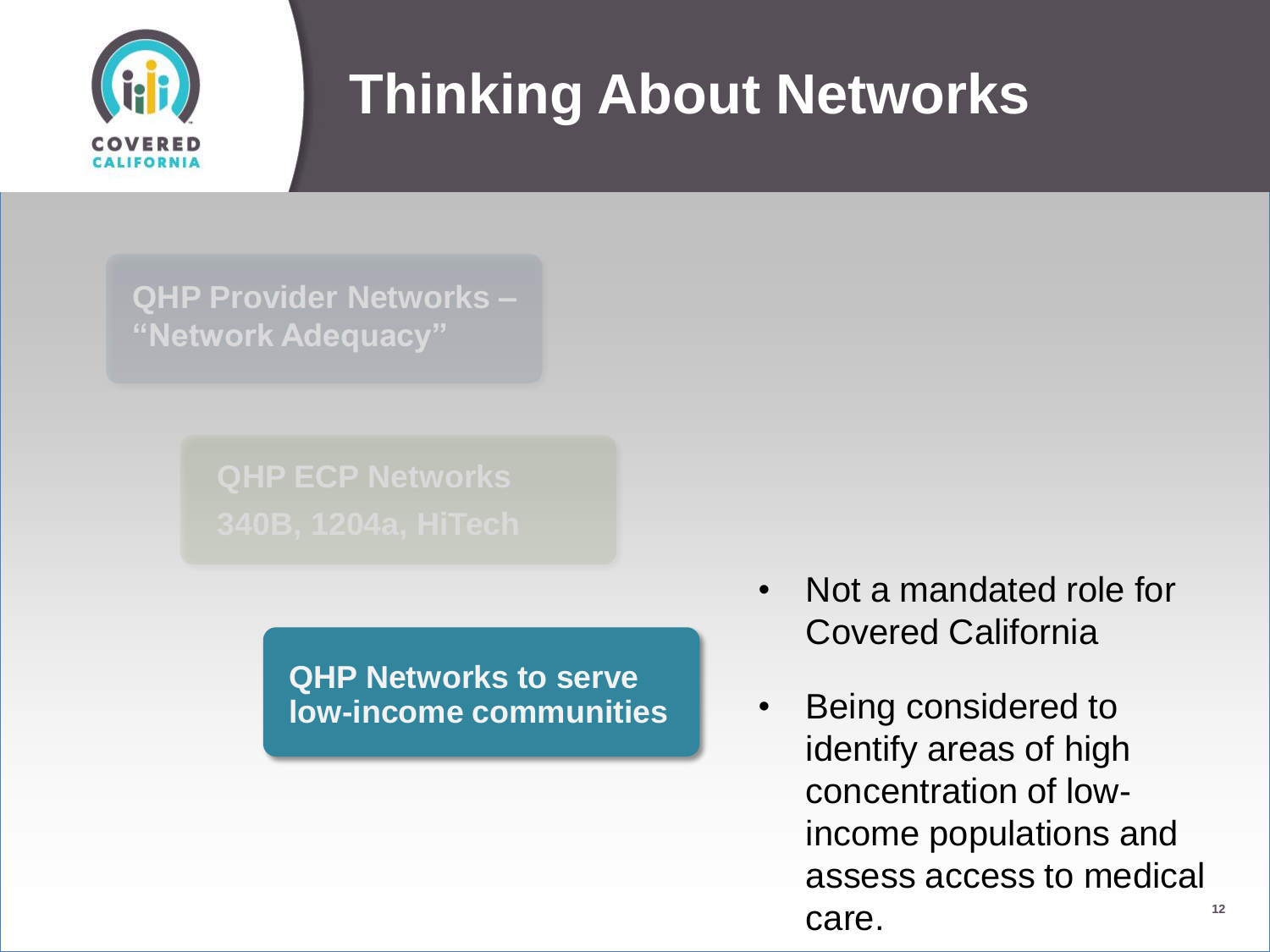

## **Key Activities Based on Guiding Principles**

**QHP Provider Networks – "Network Adequacy"**

- Engage with QHPs on specific network issues
- Joint CMA coordination with large plans
- Standardized on DMHC timely access template
- Additional data elements for directory-now part of DMHC template
- Regular coordination with DMHC on standards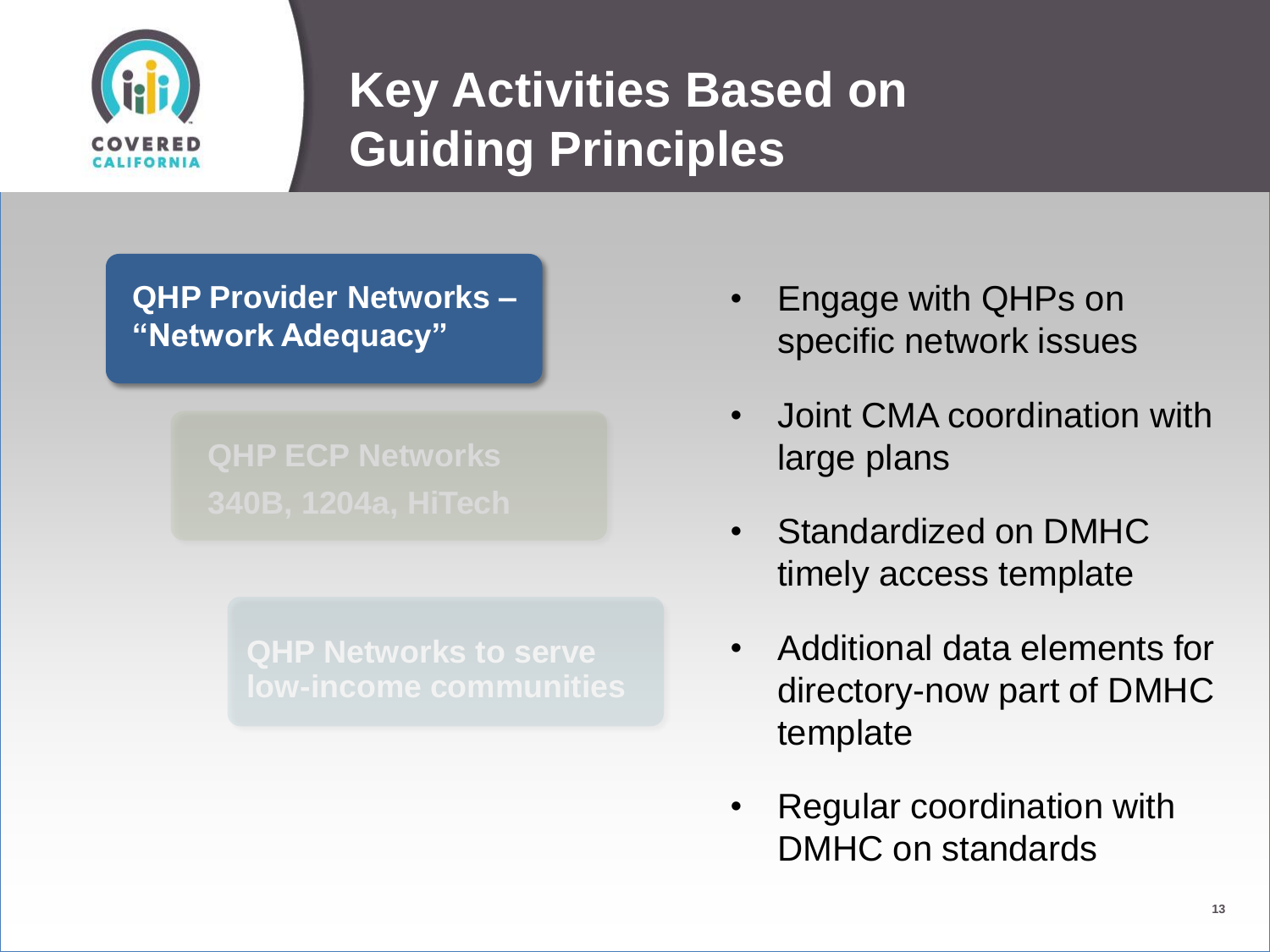

## **Key Activities Based on Guiding Principles**

**QHP Provider Networks – "Network Adequacy"**

> **QHP ECP Networks 340B, 1204a, HiTech**

- Ongoing 2014 assessment
- Single ECP list created
- Coordinate with proposed CDI standards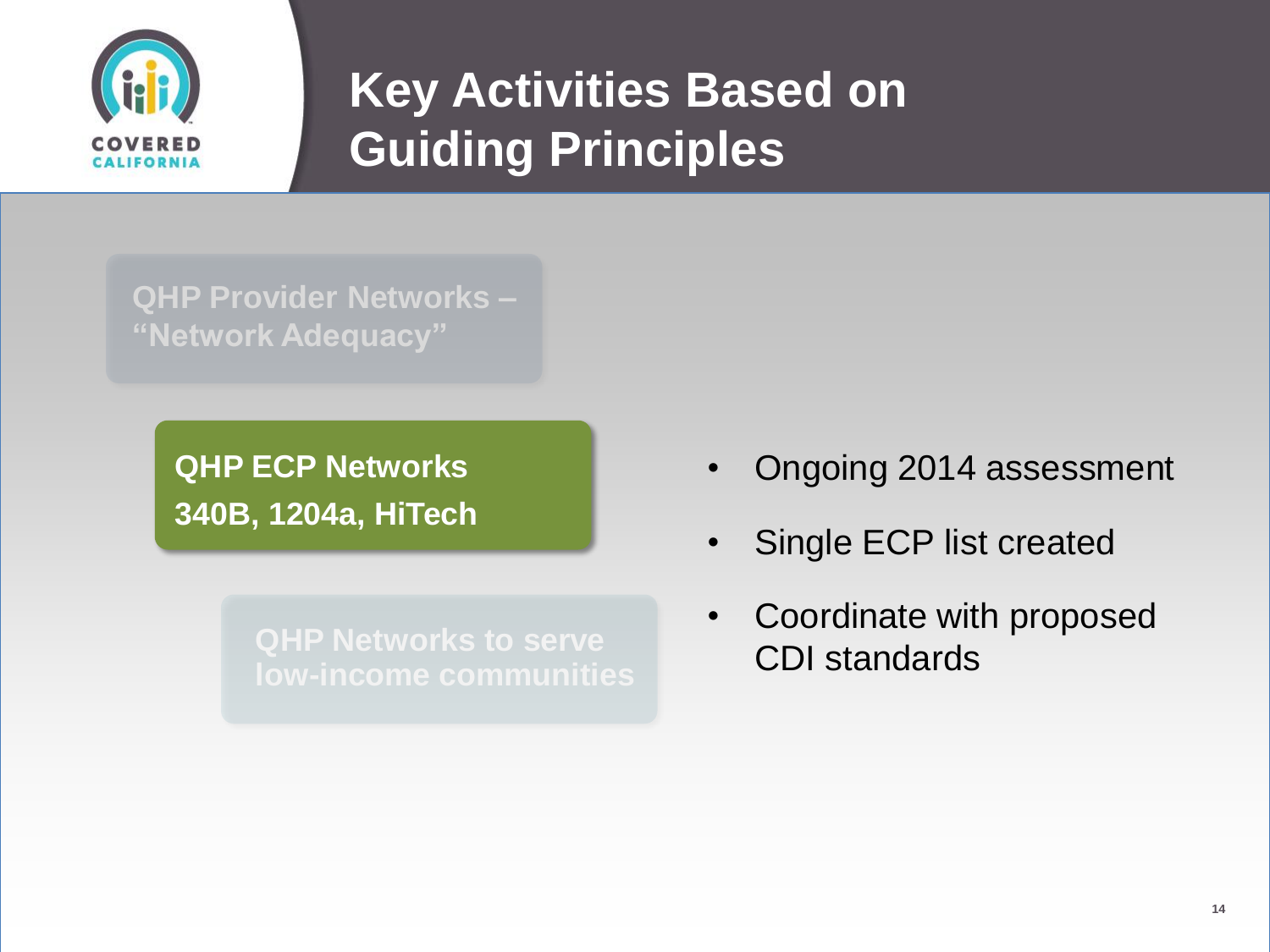

## **Key Activities Based on Guiding Principles**

**QHP Provider Networks – "Network Adequacy"**

**QHP Networks to serve low-income communities**

- Preliminary assessment underway using low income zip codes- not the same as MUP/A
- Proposed coordination with African American and Latino Physician community analysis through LACMA using MUA/MUP areas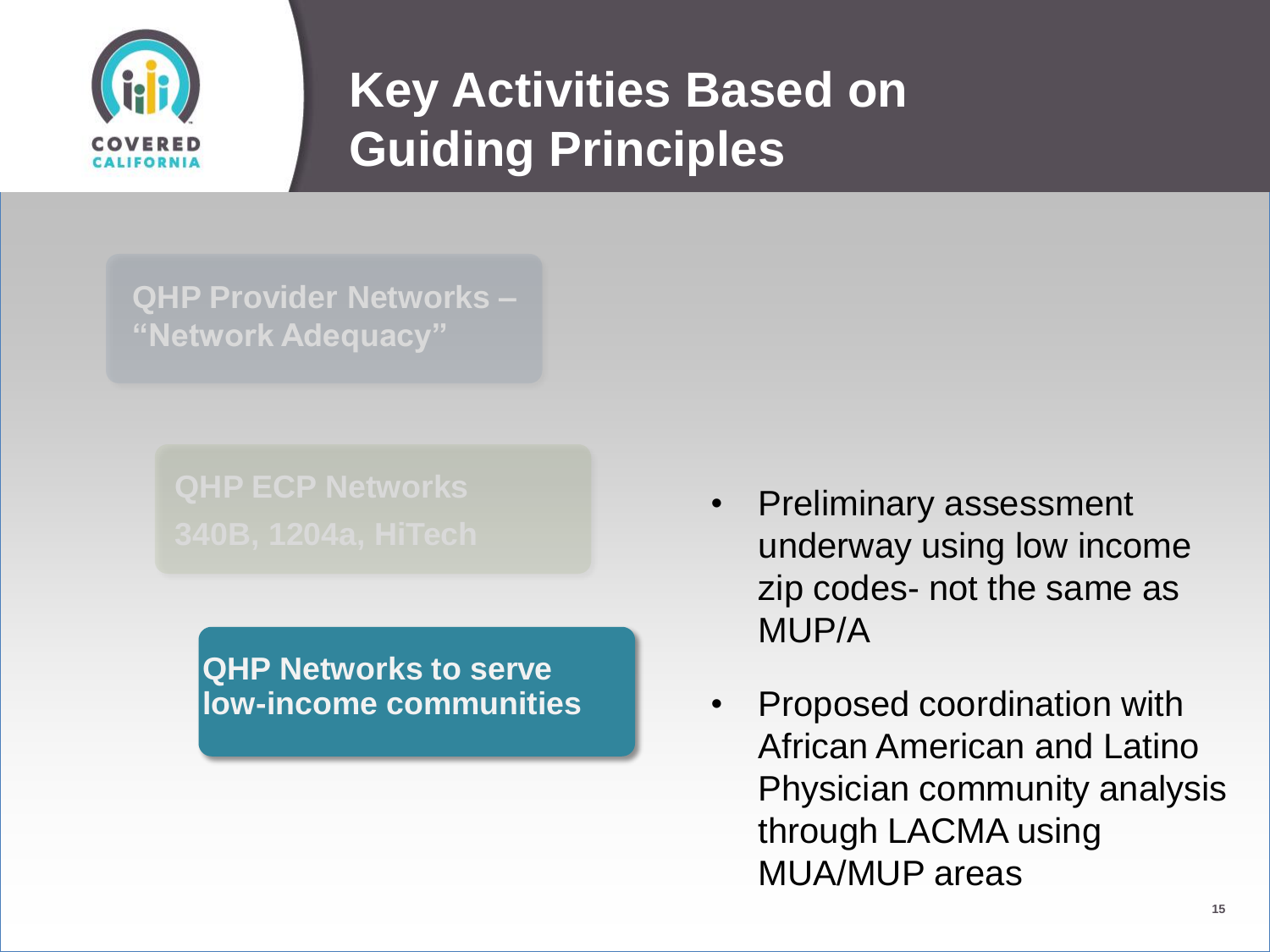

## **Provider Directory Search STATUS**

- QHP contract requires quarterly provider data submission in a format specified by Covered California
- Q2 data submitted; most current available and used in negotiations
- QE data due October 15, 2014 (earliest available) to include regulator approved networks for 2015
- Known threshold requirements for Provider Search
	- o Accuracy
	- o CalHEERs prioritization
	- o PCP selection functionality for HMO products
	- o User friendly navigation
- Currently individual QHP directories are the best source of information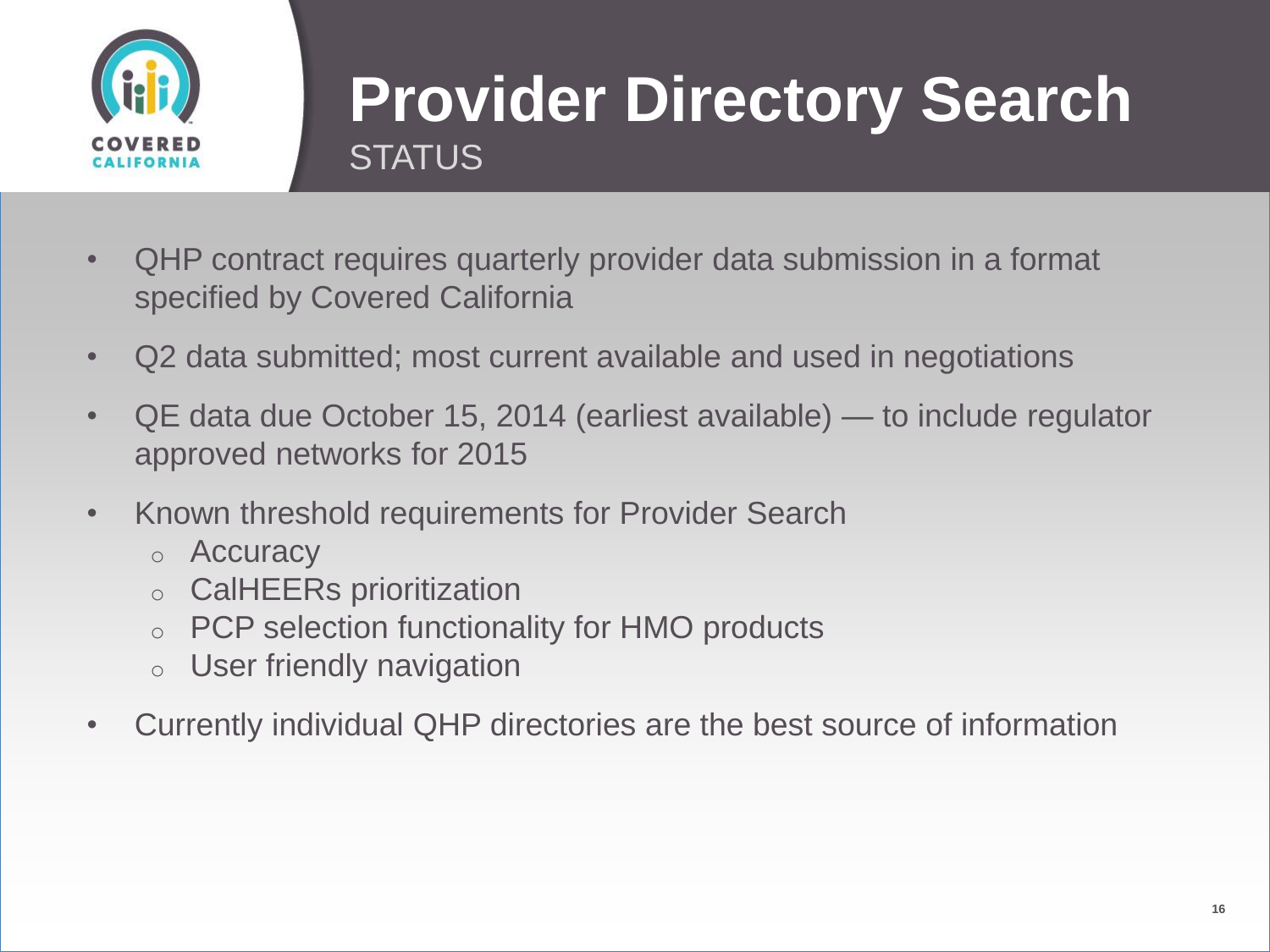#### **A Snapshot of Tampa, FL- A Federal Exchange Market**

- 4.3 million residents- 79% Caucasian
- Median household income- \$41,500 (about 200% FPL)
- 33 Silver Plan options- 25 of them are from Florida BCBS
- EPO and HMO options on the lower premium end (most Blue); PPOs all at higher end
- Premium ranges from \$640-1000/month unsubsidized
- \$440-860/month post subsidy
- Family deductible ranges from \$0 (\$1000 premium) to \$11,500(\$840 premium)!
- Directory links no better than Covered CA
- 8 of the 10 lowest priced plans are part of the "Blue Select" product; BayCare, the leading provider system and the area's largest employer, not included

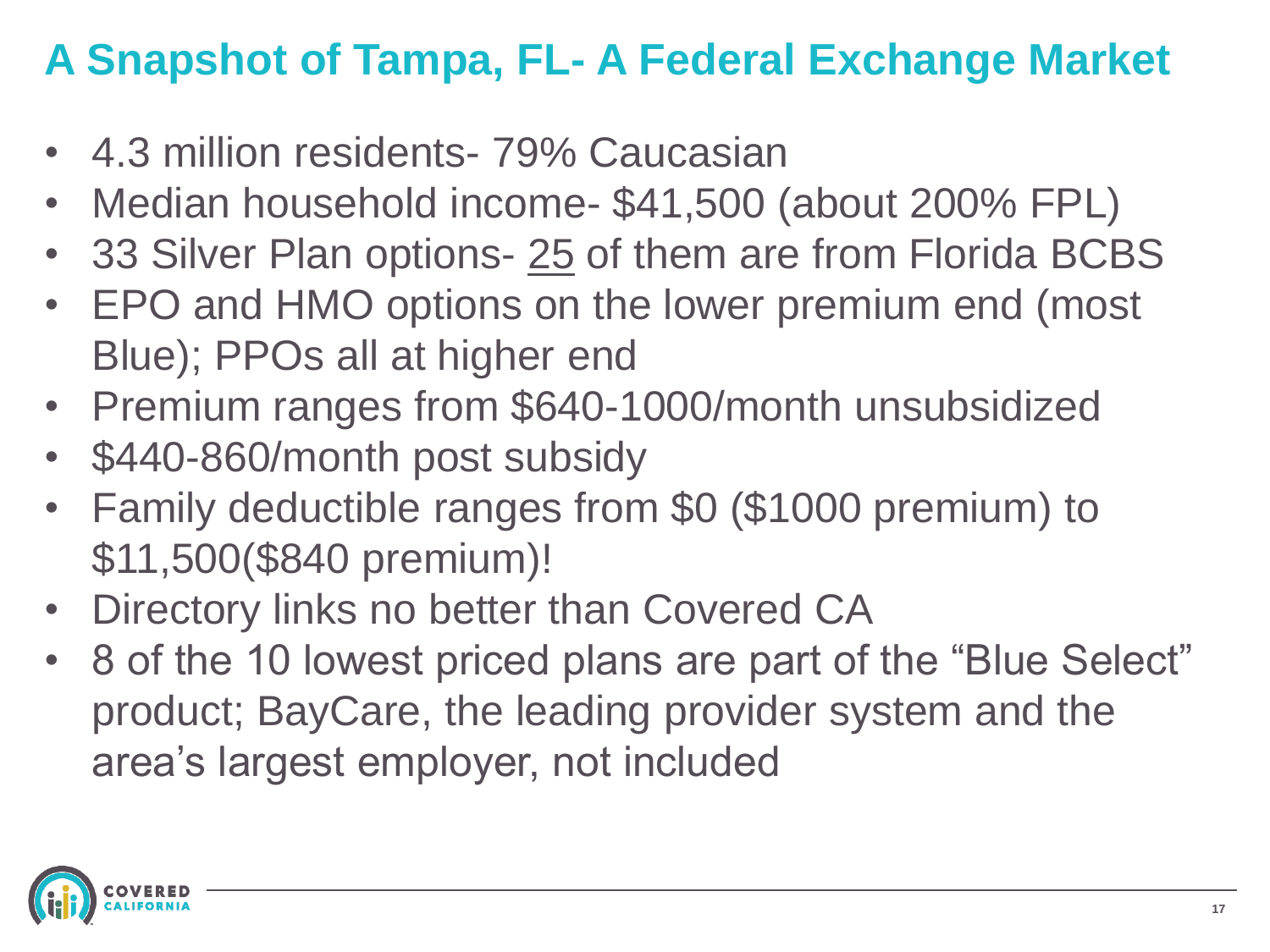# **2016 BENEFIT REDESIGN PROCESS**

PAMELA POWER, MANAGER, FOR ANNE PRICE, DIRECTOR, PLAN MANAGEMENT

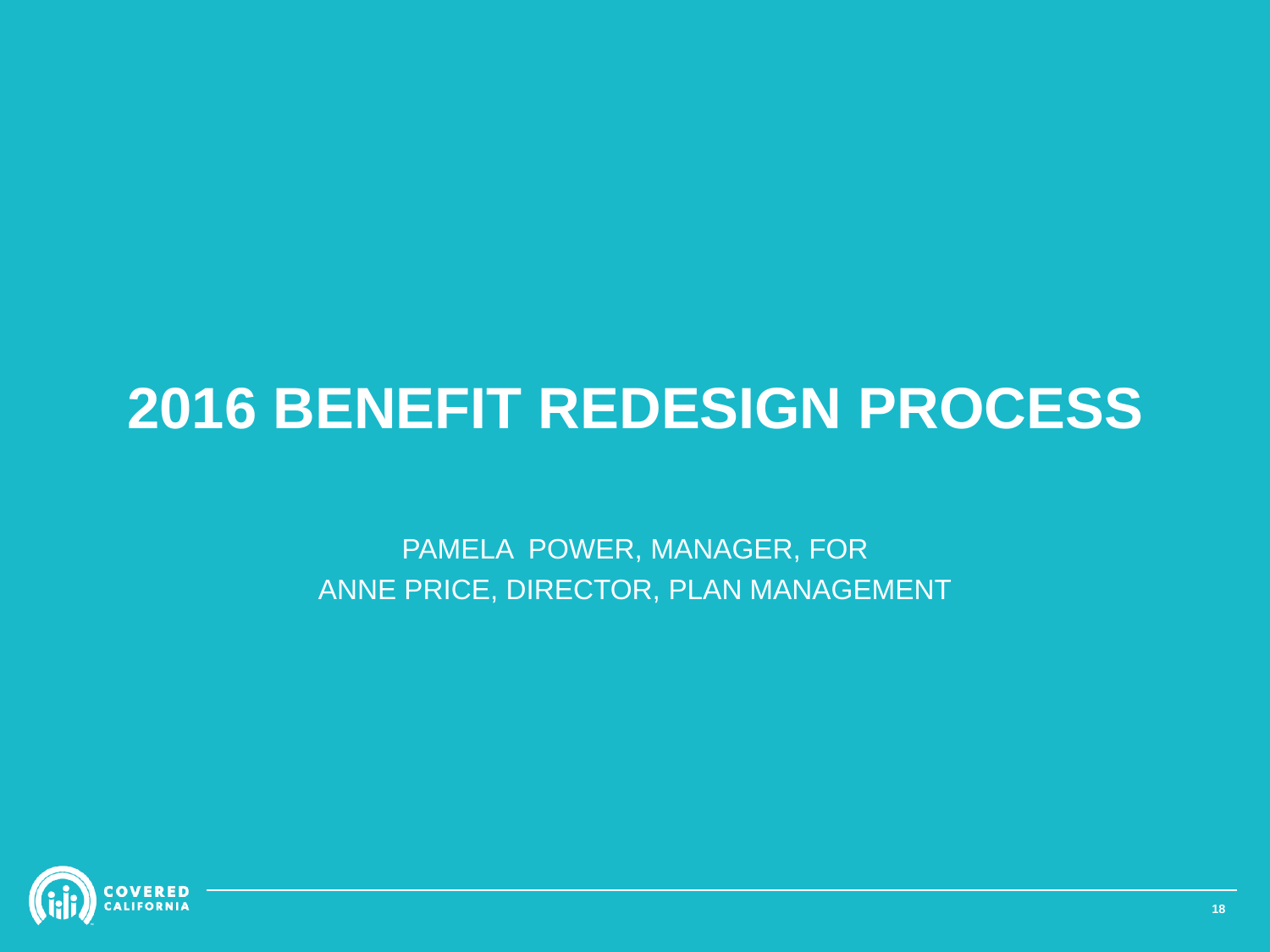## **Covered California Benefit Redesign Principles**

Covered California should promote stability and consumer understanding as we look to analyze and propose benefit design changes in 2016 and on an ongoing basis. The major principles Covered California will apply to efforts to improve benefit designs are:

- Covered California should maintain its philosophy of having standardized benefit designs to enable informed consumer choice between products, metal tiers and carriers
- Changes in benefits should be considered annually based on consumers' experience related to access and cost
- Data availability and analysis is critical to support any benefit change so results can be validated and informative for future year changes
- Any changes to benefit designs should promote improvement for consumers' understanding of their benefits and their obtaining care at the "right place, right cost and right time"

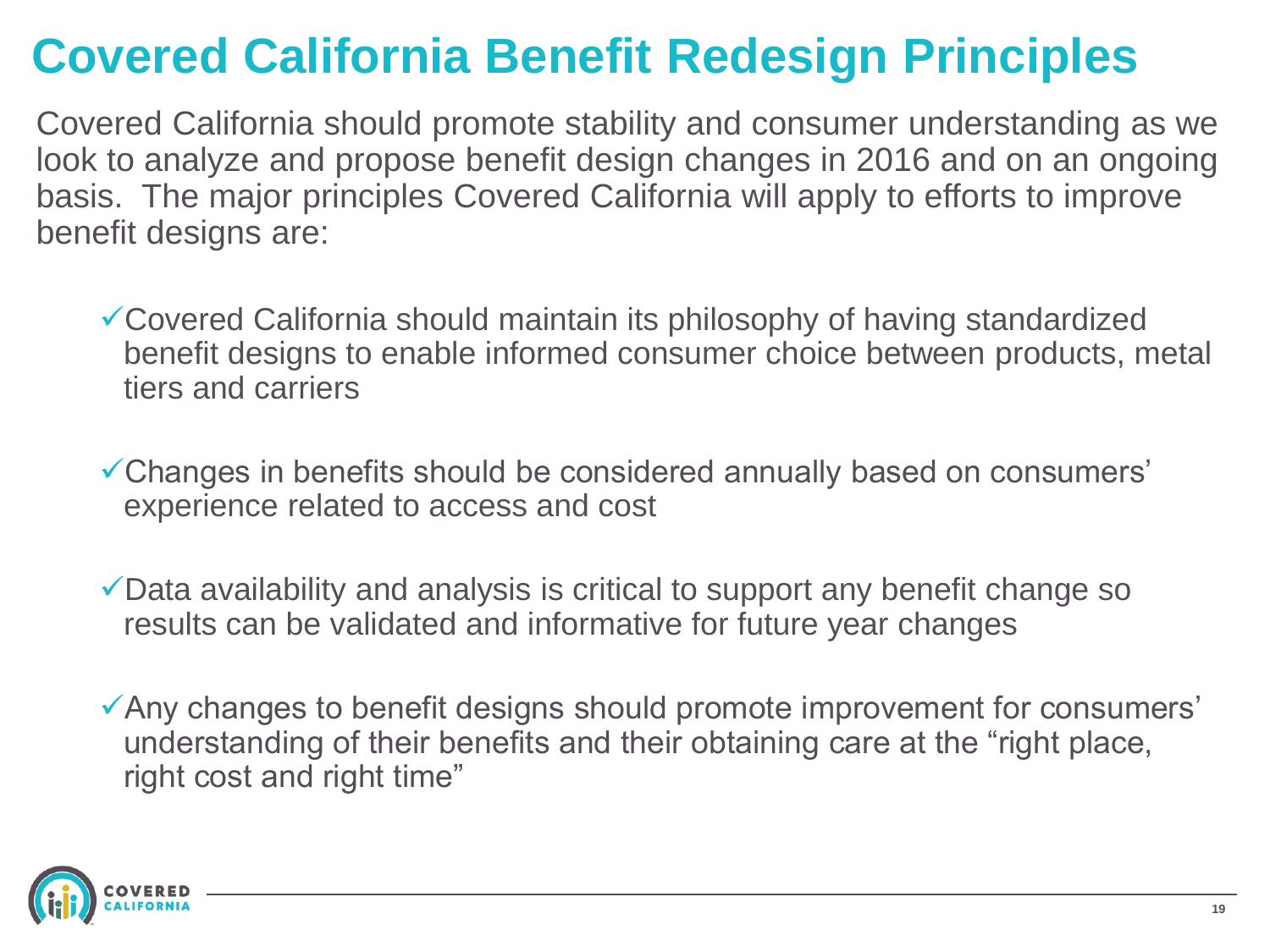#### **Covered California Individual Market Benefit Redesign Landscape**

|                 | 2014                                                 | 2015                                                                                     | 2016                                                                                            | 2017                                                                  |
|-----------------|------------------------------------------------------|------------------------------------------------------------------------------------------|-------------------------------------------------------------------------------------------------|-----------------------------------------------------------------------|
|                 | year 1: coverage begins                              | year 2: consistency and stability                                                        | year 3: redesign improvements<br>considered for access and cost                                 | year 4: progression of improvements<br>considered for access and cost |
| Statutory       | Actuarial Value (AV) baseline                        | No change                                                                                | AV updated                                                                                      | ?                                                                     |
|                 | <b>Essential Health Benefits (EHB)</b><br>baseline   | No change                                                                                | No change                                                                                       | Possible slight changes                                               |
|                 | Reinsurance and Risk Corridor<br>protection to plans | Reinsurance and Risk Corridor<br>protection to plans (reduction in<br>available dollars) | <b>Reinsurance and Risk Corridor</b><br>protection to plans (reduction in<br>available dollars) | <b>Reinsurance and Risk Corridors</b><br>expire                       |
| <b>Optional</b> | Baseline: standard benefit design                    | No change                                                                                | Incremental benefit changes                                                                     | Incremental benefit changes                                           |
|                 | Baseline products/plans established                  | No change $1$                                                                            | Possible product/plan changes                                                                   | Likely product/plan changes                                           |
|                 | Standalone pediatric dental                          | Embedded pediatric dental benefit                                                        | No change                                                                                       | No change                                                             |
|                 | No adult dental coverage                             | optional family dental                                                                   | No change                                                                                       | No change                                                             |

1. Health Net changed PPO product to EPO product due to regulatory requirement

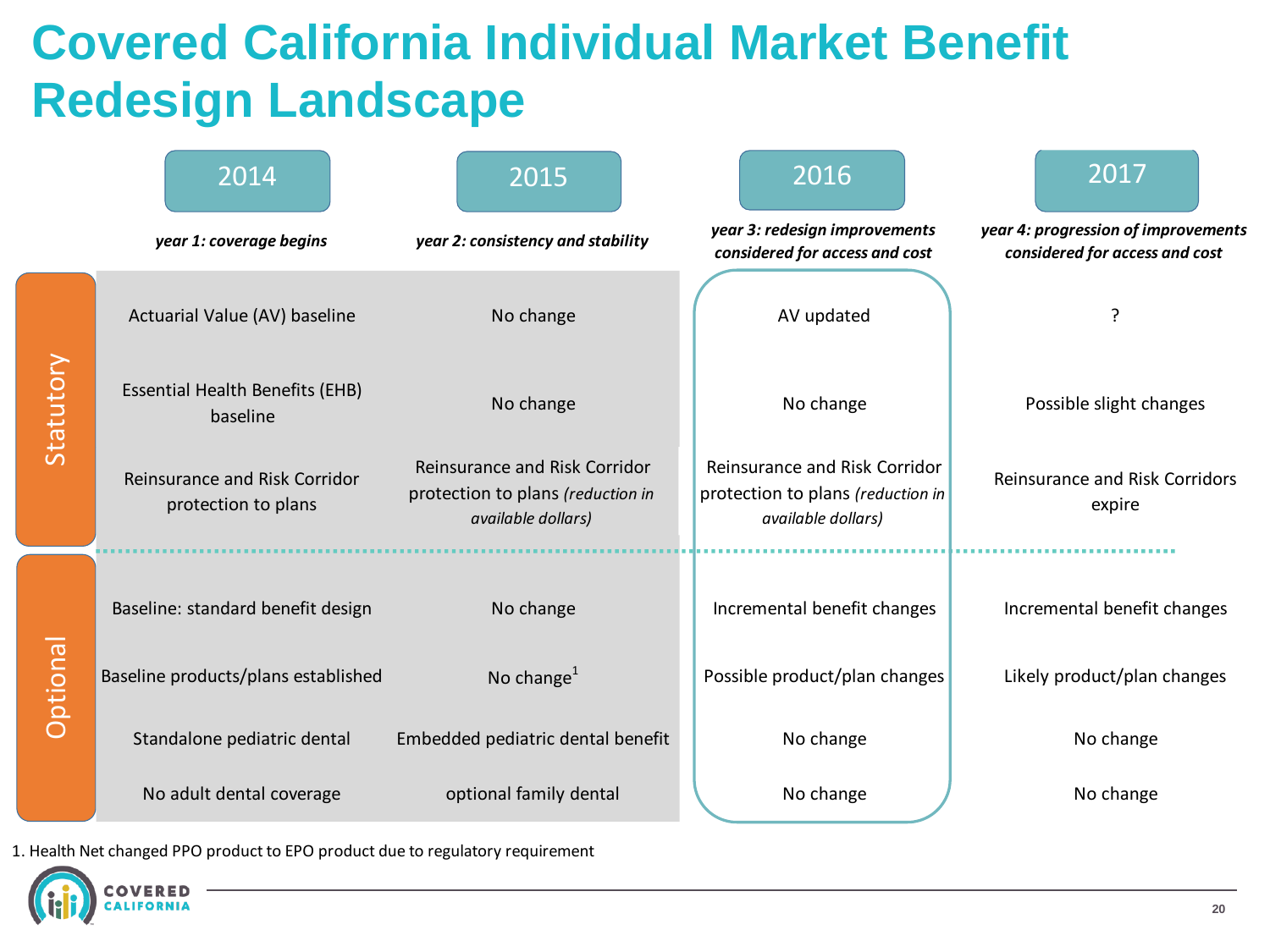#### **Covered California Benefit Redesign Approach**

Covered California will convene an ad hoc Benefit Redesign advisory group in fall 2014 to

- review standardized benefit design scenarios and associated impacts and
- provide feedback on design priorities

 $\checkmark$  Impacts to be analyzed using best available information

Board initial review of designs: December, 2014

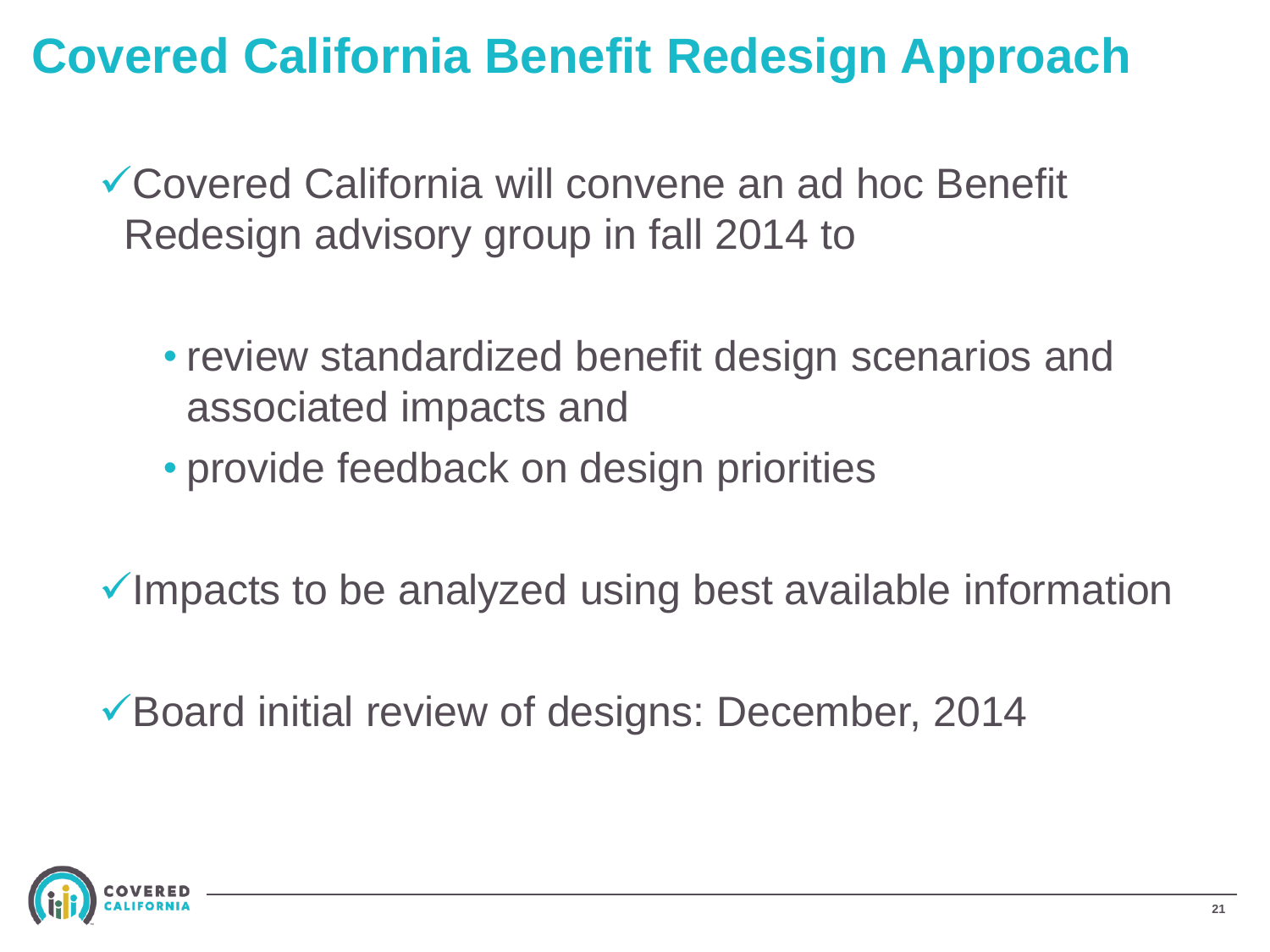### **Covered California Benefit Redesign Ad Hoc Meetings**

Every other week, 2-3 hour work sessions

Reconvene with Advisory Committee on Thursday, December 4 (no October/November Advisory meetings)

5-7 ad hoc members convened by Covered CA staff

Advisory Committee members; experts in child and consumer health, health policy, risk adjustment. List posted after members accept invitation to convene.

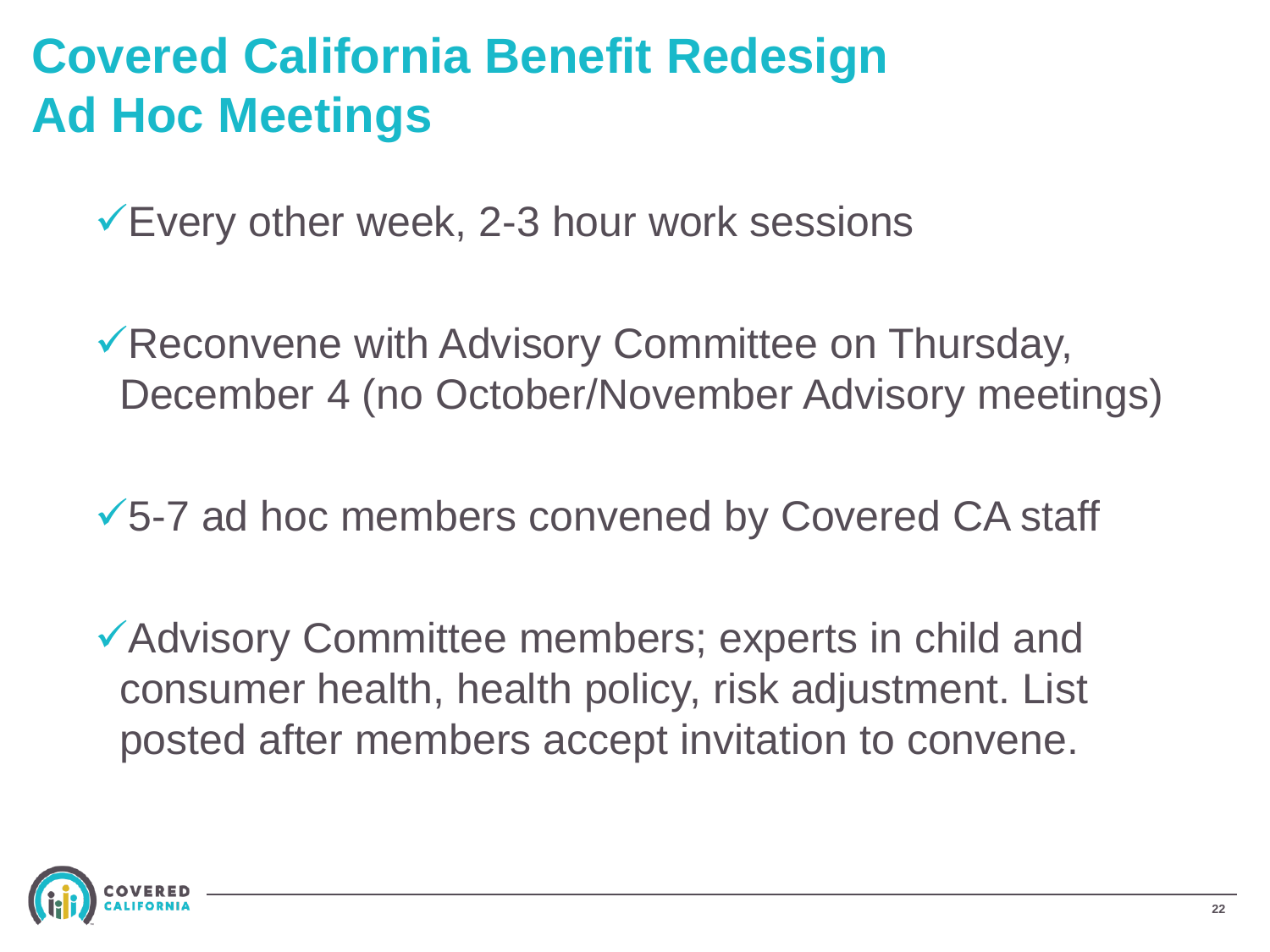#### **COVERED CALIFORNIA 2016 BENEFIT REDESIGN TIMELINE**

| <b>ACTIVITY</b>                                                                                    | <b>DATE</b>                      |
|----------------------------------------------------------------------------------------------------|----------------------------------|
| <b>Policy and Assessment Strategy for 2016 Benefit Design Options</b><br><b>Presented to Board</b> | September 2014 -<br>October 2014 |
| Review and analyze potential benefit design changes – gain stakeholder<br>feedback                 | October 2014 -<br>November 2014  |
| Recommendation to Board of 2016 Benefit Design Changes - Board<br>discussion                       | December 2014                    |
| Recommendation to Board of 2016 Benefit Design Changes - Board<br>decision                         | January 2014                     |
| 2016 Standard Benefit Designs Included in Recertification Notification to<br><b>Health Plans</b>   | February 2014                    |

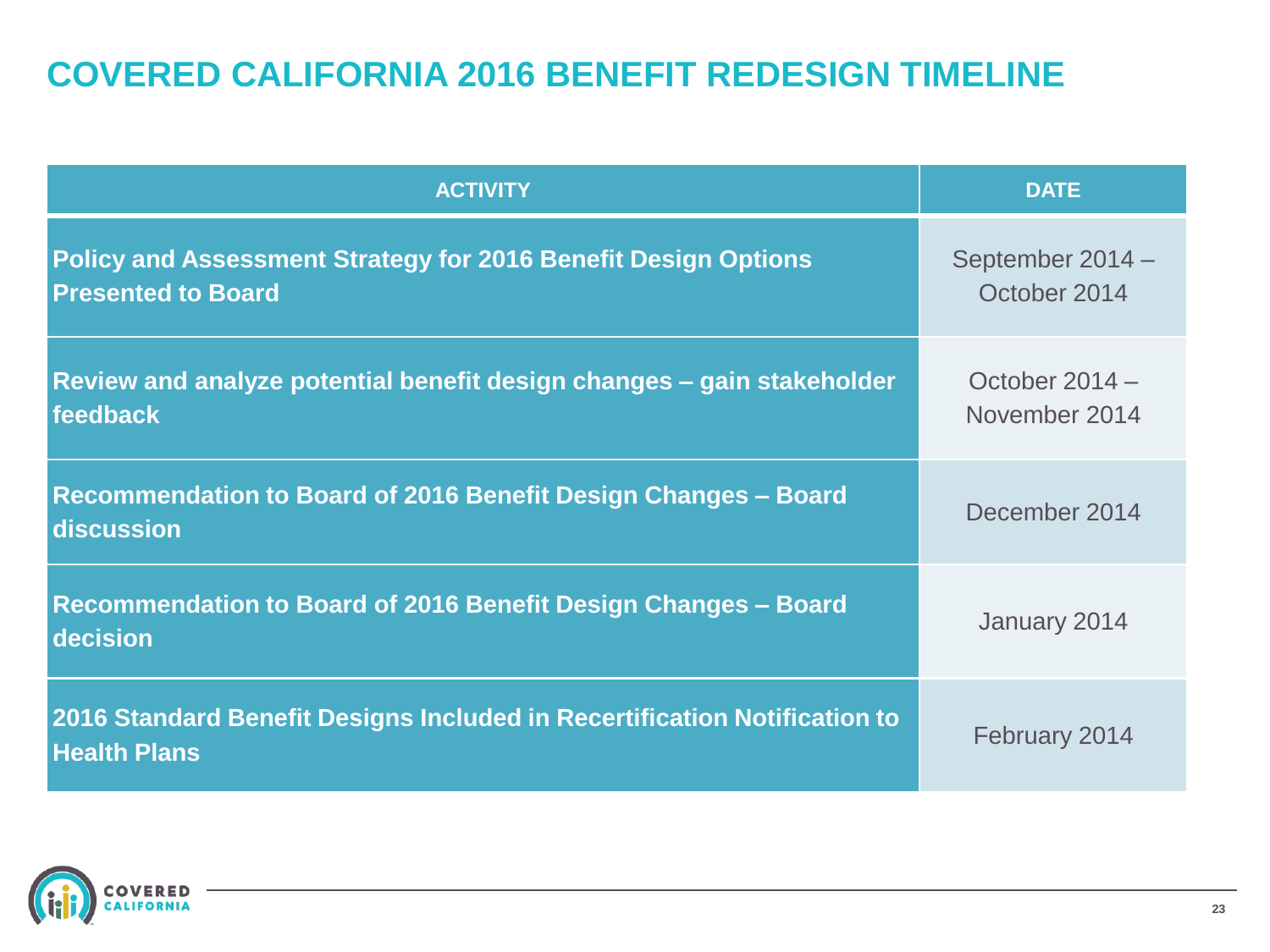## **RENEWAL UPDATE**

CASEY MORRIGAN, CONSULTANT, PLAN MANAGEMENT

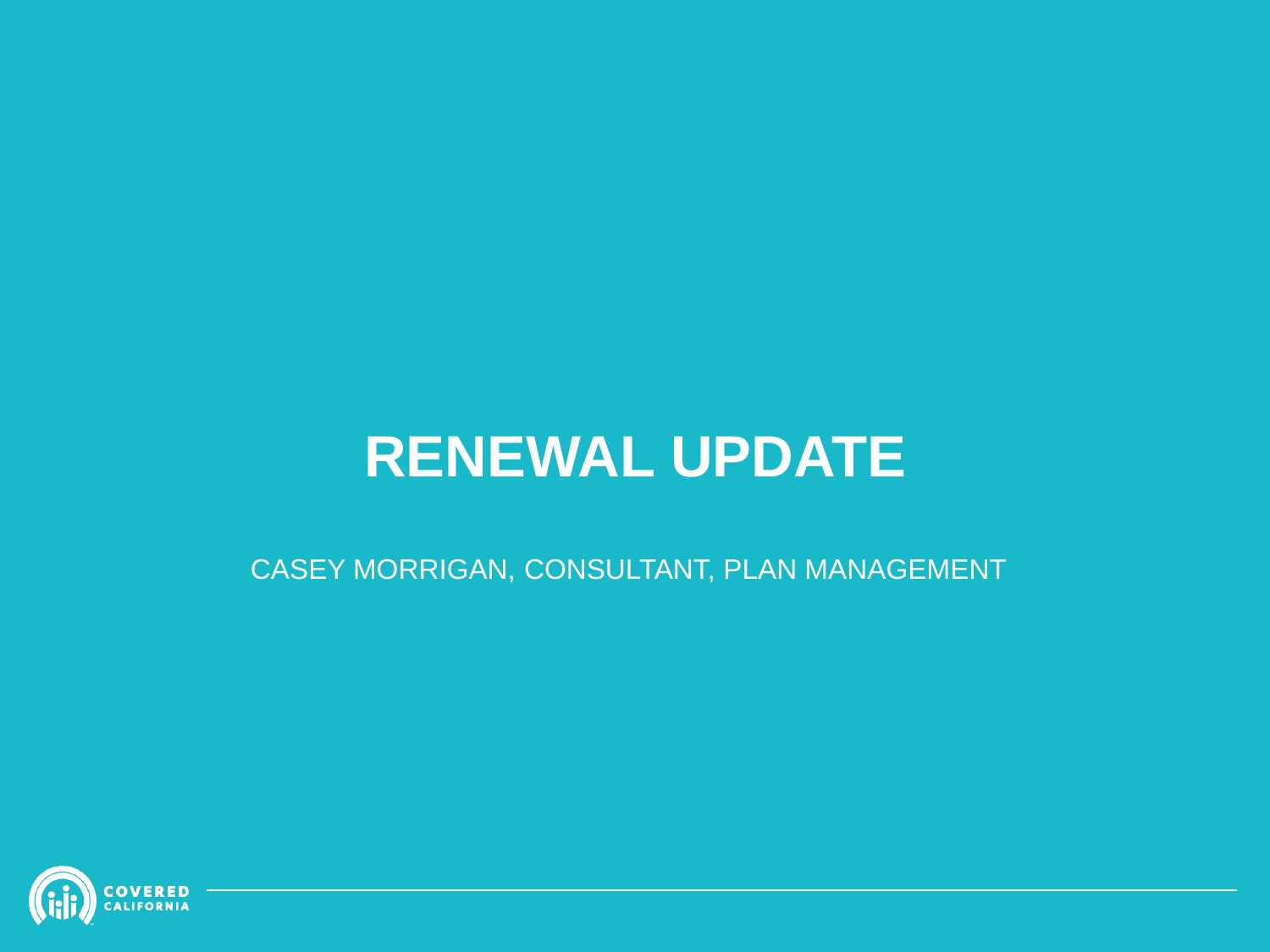#### **2015 Renewal Key Dates**

| <b>Key Dates:</b>       | <b>Key Activities:</b>                                                                                                     |
|-------------------------|----------------------------------------------------------------------------------------------------------------------------|
| <b>Starting July 28</b> | E-mail and direct mail to consumers with messaging (e.g., PIN, consent fed hub, etc.)                                      |
| July 23 - Aug 15        | NOD17: Notification to consumers who have not set up CalHEERS accounts                                                     |
| July 30                 | Shop and Compare Tool with new 2015 rates made available                                                                   |
| Aug 28 - Sept 15        | NOD11: Notification to consumers with no consent to verify against federal hub                                             |
| <b>Starting in Sept</b> | Covered California TV and radio ads begin                                                                                  |
| Sept 30                 | Individual market rates approved by regulators                                                                             |
| Oct $6 - Oct$ 30        | NOD12: Notification to consumers to actively renew                                                                         |
| Oct $7 - Nov 15$        | Covered California sends targeted outreach notices to consumers                                                            |
| By Nov 1                | Plans send renewal notices including 2014 APTC \$ and 2014 and 2015 premium \$s                                            |
| <b>Nov 15</b>           | <b>Open Enrollment begins</b>                                                                                              |
| Oct 10 - Dec 15         | NOD01: Notification of final eligibility determination notice including 2015 APTC                                          |
| Nov $14$ - Dec $16$     | NOD60: Notification of plan selection with 2015 APTC and 2015 premium (auto-renewed in current<br>plan if no action taken) |
| <b>Dec 15</b>           | Last day for renewal plan selection for January 1, 2015 coverage                                                           |

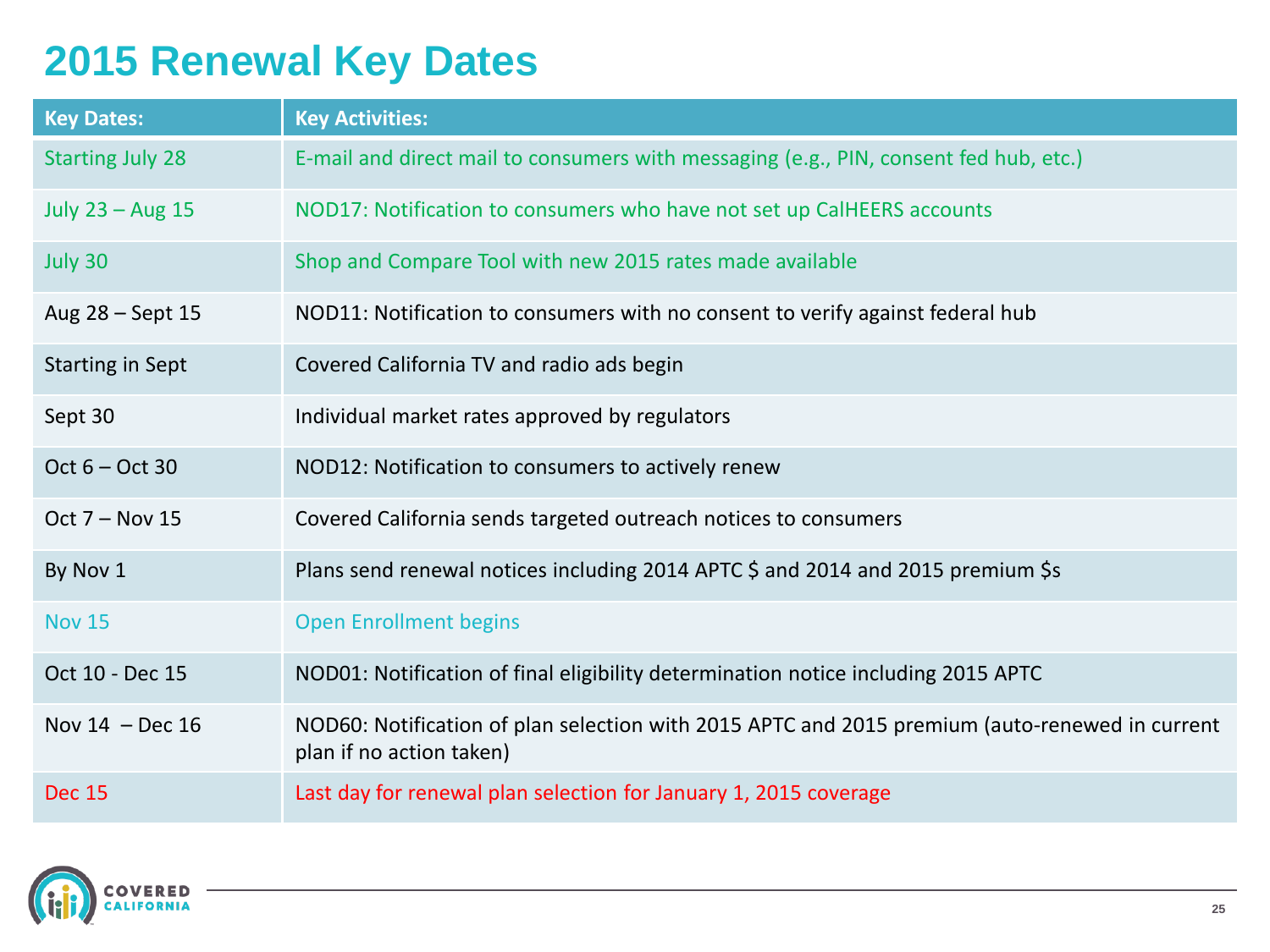## **OPERATIONS UPDATE**

RACHEL YOUNG, ANALYST, PLAN MANAGEMENT